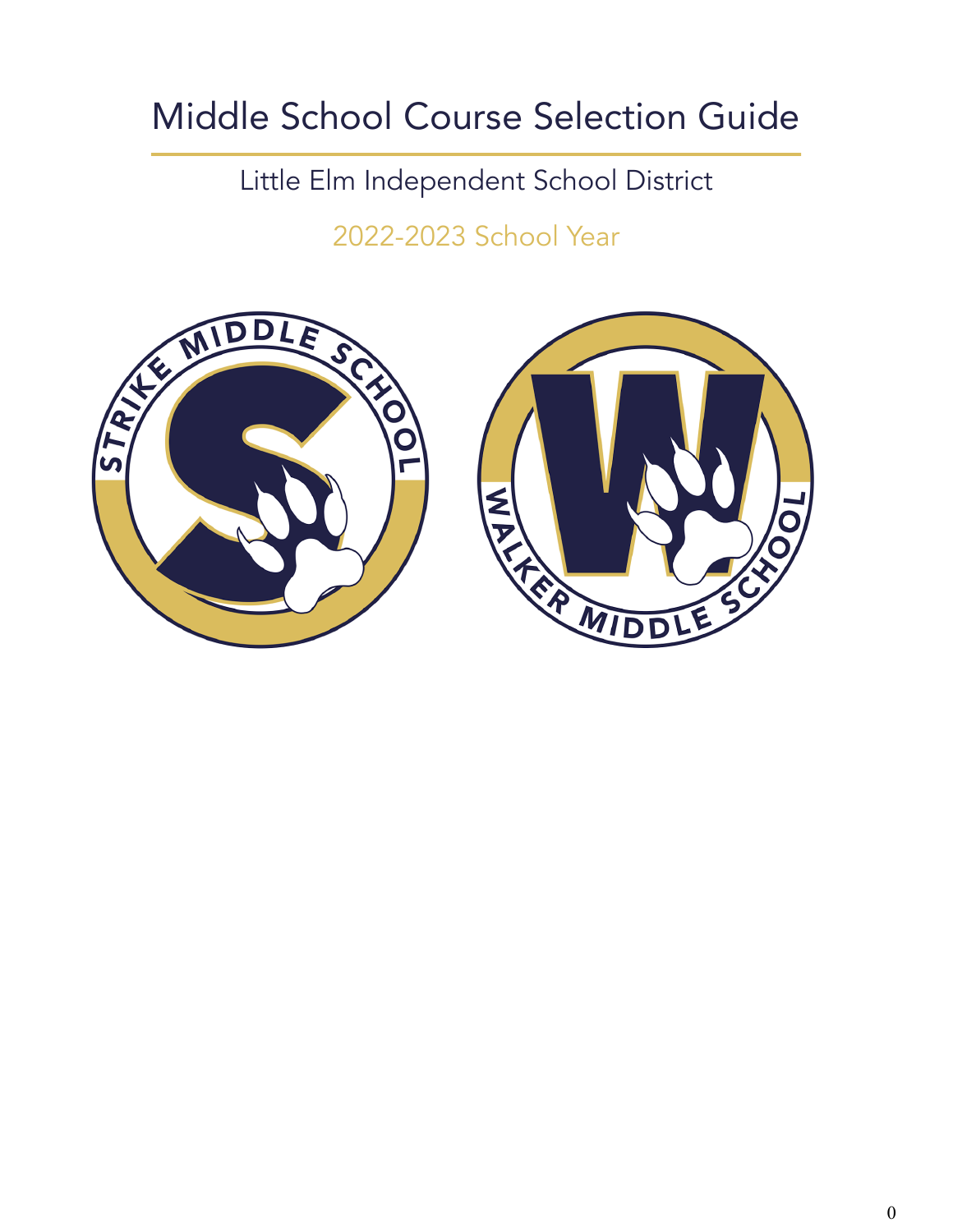#### **District Vision**

The VISION of the Little Elm ISD Community is to be "THE Destination District."

#### **District Mission**

The MISSION of Little Elm ISD is to **Engage**, **Equip**, and **Empower** each student to realize their full potential.

#### **As Lobos we VALUE…**

- A culture founded on the highest qualities of character
- Unleashing every individual's highest potential
- Creating a community where every student loves to learn, every teacher loves to teach, and every person is proud to call home
- A foundation of culture that values unity and pride
- Embracing all of our kids as all of our kids
- Open, transparent, and timely communication

# Table of Contents

[Nondiscrimination](#page-3-0) Policy

[Introduction](#page-4-0)

Course [Availability](#page-4-1)

Important [Terminology](#page-4-2)

[Opportunities](#page-4-3) for Acceleration

Honors Courses and Advanced Placement

[Gifted/Talented](#page-5-0) Program

Credit by [Examination](#page-5-1)

Limited English [Proficiency](#page-5-2)

Physical Education [Requirement](#page-5-3)

Core Content Areas: [At-A-Glance](#page-6-0)

High School Course [Offerings](#page-7-0) at Strike and Walker Middle Schools

Middle School 3 Year Plan [Requirements](#page-7-1)

Course [Descriptions](#page-8-0)

English [Language](#page-8-1) Arts and Reading

English [Language](#page-8-2) Arts and Reading (Grade 6)

English [Language](#page-9-0) Arts and Reading (Grade 7)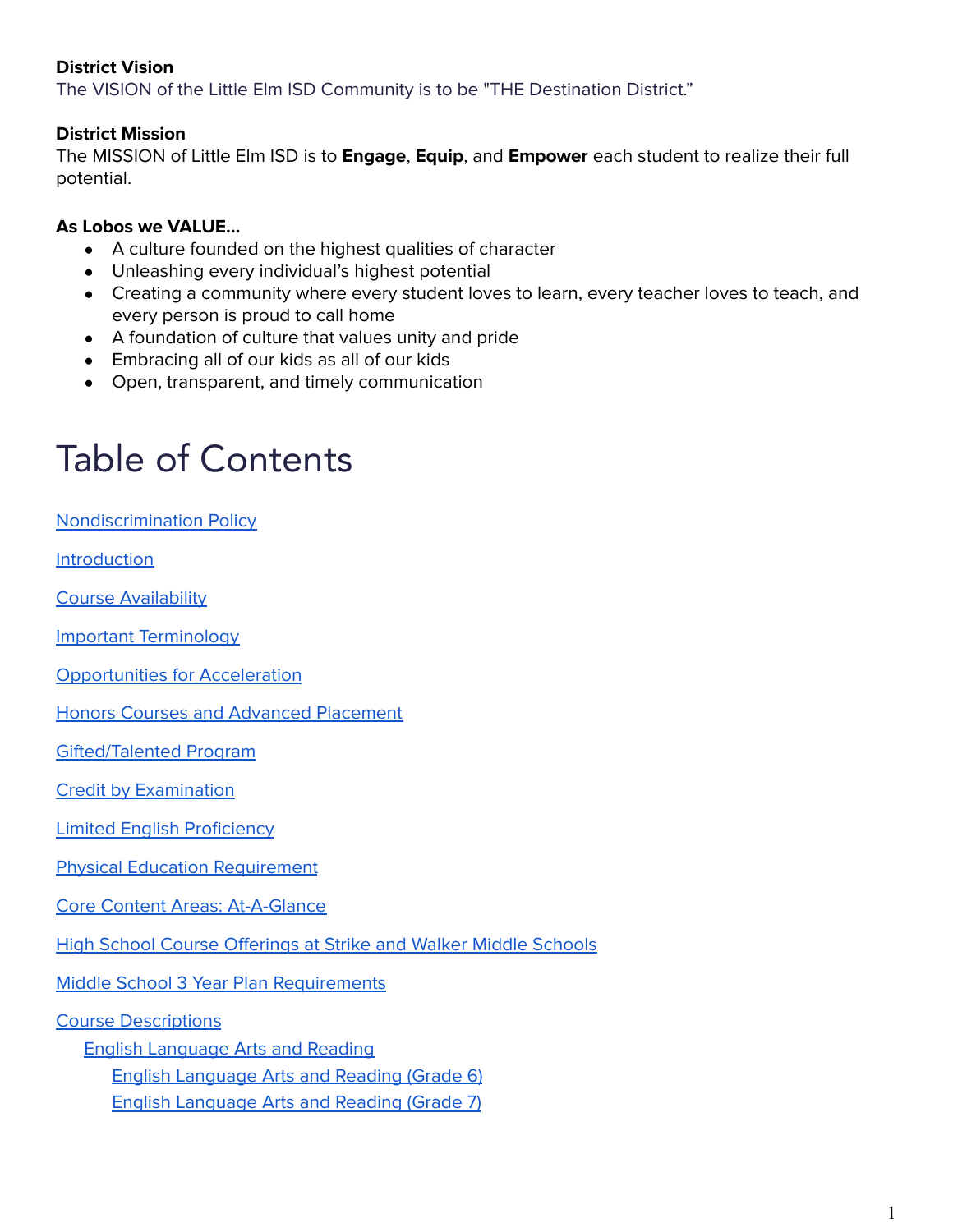English [Language](#page-9-1) Arts and Reading Honors (Grade 7) English [Language](#page-9-2) Arts and Reading (Grade 8) English [Language](#page-9-3) Arts and Reading Honors (Grade 8) English Language Arts and Reading [\(Enrichment,](#page-9-4) Elective) **[Mathematics](#page-10-0)** Math [\(Grade](#page-10-1) 6) [Advanced](#page-11-0) Math (Grade 6) [Compacted](#page-11-1) Math (Grade 6) Math [\(Grade](#page-11-2) 7) [Advanced](#page-11-3) Math (Grade 7) Math [\(Grade](#page-11-4) 8) [Algebra](#page-11-5) I Honors [Geometry](#page-12-0) Honors **[Science](#page-12-1)** [Science](#page-12-2) (Grade 6) [Advanced](#page-13-0) 6th Grade Science (Grade 6) [Science](#page-13-1) (Grade 7) [Advanced](#page-13-2) 7th Grade Science (grade 7) [Science](#page-13-3) (Grade 8) [Physics](#page-14-0) (Grade 8) Social [Studies](#page-14-1) World [Cultures](#page-14-2) (Grade 6) Texas History or Texas History [Honors](#page-15-0) (Grade 7) United States History to 1877 or United States History to 1877 [Honors](#page-15-1) (Grade 8) World [Languages](#page-15-2) - Elective World [Languages](#page-15-3) - Spanish Pathways [Spanish](#page-16-0) I Spanish [Heritage](#page-16-1) I [Spanish](#page-16-2) II Spanish [Heritage](#page-16-3) II [Spanish](#page-17-0) III **Spanish [Heritage](#page-17-1) III** [Spanish](#page-17-2) IV Multi-grade Level Elective [Opportunities](#page-17-3) Hope [Squad](#page-17-4) [Beginning](#page-18-0) Art [Intermediate](#page-18-1) Art [Advanced](#page-18-2) Art [Beginning](#page-18-3) Theatre Arts [Intermediate](#page-18-4) Theatre Arts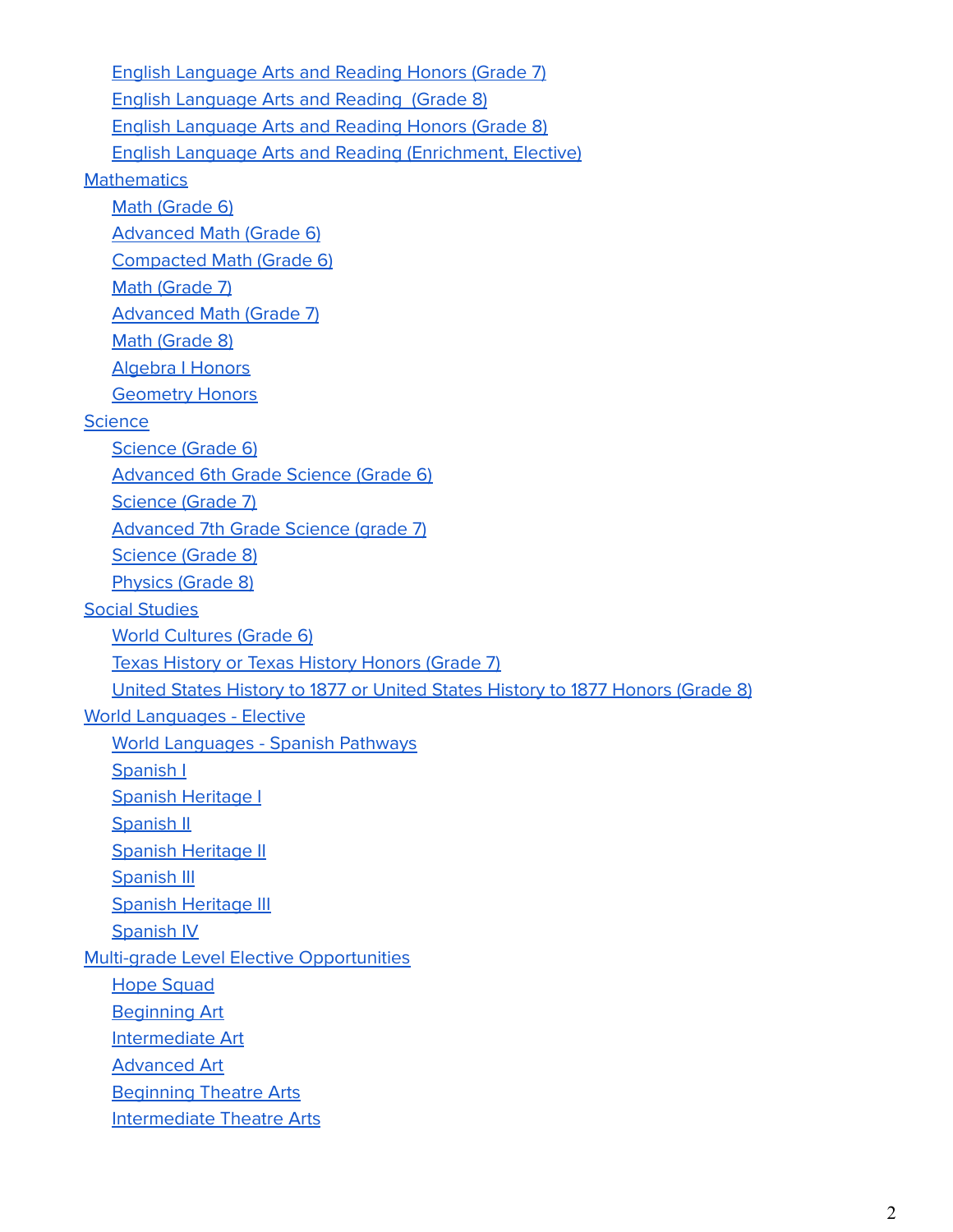[Advanced](#page-18-5) Theatre Arts Beginning Middle School Technology [Applications](#page-19-0) [Intermediate](#page-19-1) Middle School Technology Applications Advanced Middle School Technology [Applications](#page-19-2) 6th Grade [Electives](#page-19-3) Physical [Education](#page-19-4) [Pre-Athletics](#page-19-5) [Beginning](#page-19-6) Band **[Choir](#page-20-0)** Introduction to [Engineering](#page-20-1) 7th Grade [Electives](#page-20-2) Physical [Education](#page-20-3) [Athletics](#page-20-4) – Girls [Athletics](#page-20-5) – Boys [Band](#page-21-0) **[Choir](#page-21-1)** Intro to [Technical](#page-21-2) Theatre Investigating Careers [Partners](#page-21-3) in Art [Partners](#page-22-0) in PE Gateway to Technology I [\(Engineering\)](#page-22-1) - Design and Modeling / Automation and Robotics Gateway to Technology III [\(Engineering\)](#page-22-2) - Energy and Environment / Flight and Space 8th Grade [Electives](#page-22-3) [Athletics](#page-22-4) – Girls [Athletics](#page-23-0) – Boys [Partners](#page-23-1) in PE. [Partners](#page-23-2) in Art [Band](#page-23-3) **[Choir](#page-23-4)** [Investigating](#page-24-0) Careers **[Sculpture](#page-24-1)** [Student](#page-24-2) Aid Gateway to Technology [\(Engineering\)](#page-24-3) I - Design and Modeling / Automation and Robotics Gateway to Technology III [\(Engineering\)](#page-24-4) - Energy and Environment / Flight and Space Gateway to Technology [\(Engineering\)](#page-24-5) IV - Medical Detectives / Green Architecture

# <span id="page-3-0"></span>**Nondiscrimination Policy**

It is the policy of Little Elm ISD not to discriminate on the basis of race, color, national origin, sex, handicap, or age in its employment practices as required by Title VI of the Civil Rights Act of 1964, as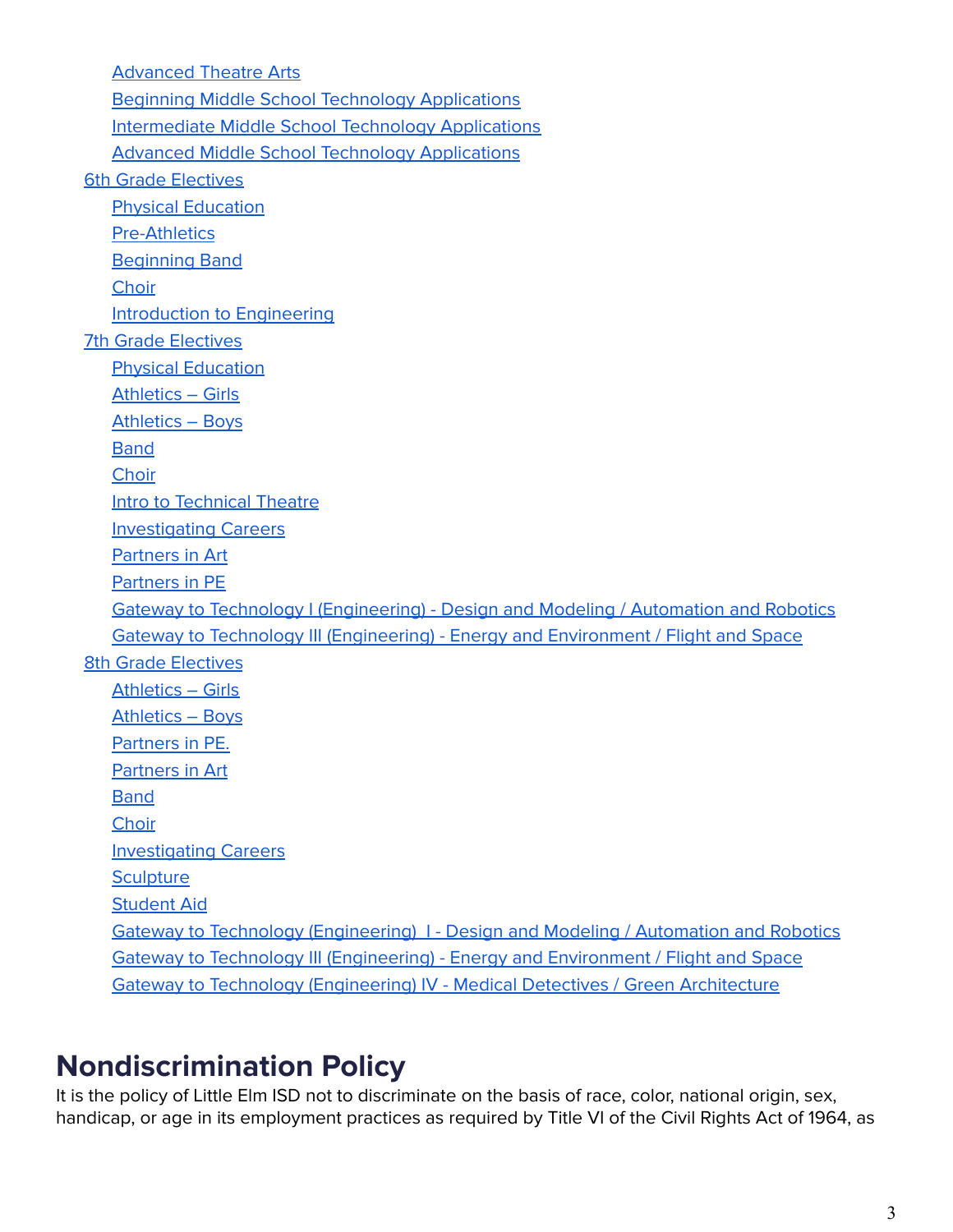amended; Title IX of the Education Amendments of 1972; the Age Discrimination Act of 1975, as amended; and Section 504 of the Rehabilitation Act of 1973, as amended.

Little Elm ISD will take steps to assure that lack of English language skills will not be a barrier to admission and participation in all educational programs. For information about your rights or grievance procedures, contact the Title IX Coordinator, Ross Roberts, at 300 Lobo Lane, Little Elm, Texas, 75068, 972-947-9340, and/or the Section 504 Coordinator, Asheley Brown, at 300 Lobo Lane, Little Elm, Texas, 75068, 972-947-9340.

# <span id="page-4-0"></span>**Introduction**

This Academic Course Guide has been developed to provide important information for students and their parents. It will assist in making informed decisions concerning programs and course choices throughout middle school. Students are encouraged to consult with parents, counselors, teachers, administrators, and adults in the workforce prior to course planning. Students are expected to enroll in a full class load. The course guide also offers graduation plans, graduation requirements, and academic program information. Electronic copies of this course guide may be accessed at [www.littleelmisd.net](http://www.leisd.ws/) or through each campus website.

# <span id="page-4-1"></span>**Course Availability**

Some courses listed in this guide may not be offered every semester, every year, or at every campus. A student may not be able to enroll in every class he/she planned to take during a semester. For this reason, the student should talk with a counselor about alternate courses during the planning process. If a student fails to select alternate course choices, they will be placed in classes based upon needed credits for graduation, established Program of Study, and 3-year plan choices.

# <span id="page-4-2"></span>**Important Terminology**

**Compacted Math** - accelerated math program wherein qualifying 5th grade students complete 6th grade math online prior to their 6th grade year. Successful completion puts students on track for the advanced math pathway.

**Advanced Science** - must be concurrently enrolled in Advanced Math or Compacted Math to qualify

**Honors Courses-** designed locally, cover the same standards or TEKS as on-level courses but taught in such a way as to prepare students for more rigorous high school coursework, specifically Advanced Placement (AP). Honors sections are open to all students who love to read and write, want to build critical thinking and problem solving skills, and want to be prepared for a successful transition to high school. (previously referred to as PreAP)

<span id="page-4-3"></span>**Advanced Placement** (AP)- designed by the CollegeBoard, AP courses are open to all high school students ready for college level work; AP courses are not currently offered at the middle school level.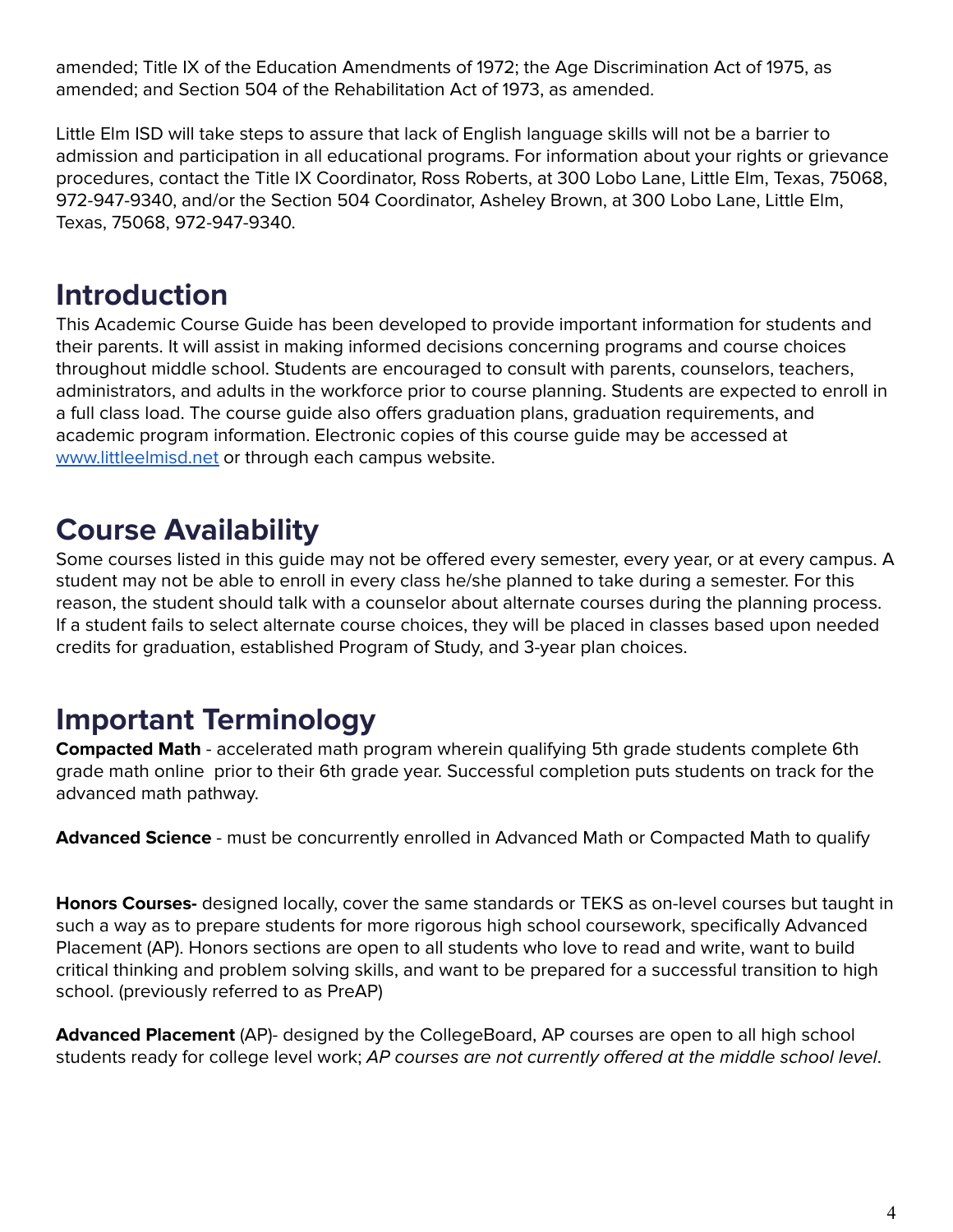# **Opportunities for Acceleration**

In Little Elm ISD, we believe each student deserves rigorous and challenging coursework in an engaging and supportive environment. In addition to providing opportunities in every classroom for students to practice critical thinking and problem solving skills.

Both Walker Middle School and Strike Middle School offer Advanced Science and Compacted Math as accelerated tracks for students who meet certain criteria. These programs provide many short and long-term benefits to students but also require the successful completion of grade level work at an accelerated pace.

# <span id="page-5-0"></span>**Gifted/Talented Program**

Gifted and Talented services are available for students who are identified through LEISD's GT screening and assessment process and are provided by qualified instructors. Students identified as Gifted are clustered together in one or more advanced or accelerated class periods to provide opportunities to collaborate with other identified students. LEISD adheres to the guidelines set forth in the Texas State Plan for the Education of Gifted/Talented Students. This plan can be found at tea.texas.gov under Academics.

# <span id="page-5-1"></span>**Credit by Examination**

The District will provide the option for a student in grades 6- 8 to earn credit by examination. A student who has received no prior instruction in the course must achieve the minimum standard set by the state on a criterion-referenced examination for acceleration for the applicable course. A student who has NOT received prior instruction in the course must achieve a score of 80 percent or above on the examination in order to receive credit for that course. If such credit is given, the District will enter the examination score on the student's transcript.

# <span id="page-5-2"></span>**Limited English Proficiency**

Students who have been identified as limited English proficient may participate in a special language program that is an integral part of the total school program. The program emphasizes the mastery of basic English language skills so that students will be able to participate effectively in the regular school program as soon as practical. Students receive content and language instruction interdependently throughout the program.

# <span id="page-5-3"></span>**Physical Education Requirement**

Middle School students are required to complete four semesters of Physical Education for a total of 2 credits. Students may satisfy the physical education requirement in several ways. 1. Middle School PE (6,7,8) 2. Pre Athletics (6) 3. Athletics- Students who are scheduled in an athletic period will receive their PE credit. 4. External/Off Campus PE- Students who are interested in external/off campus PE must meet specific criteria. Please contact the alpha/grade level counselor.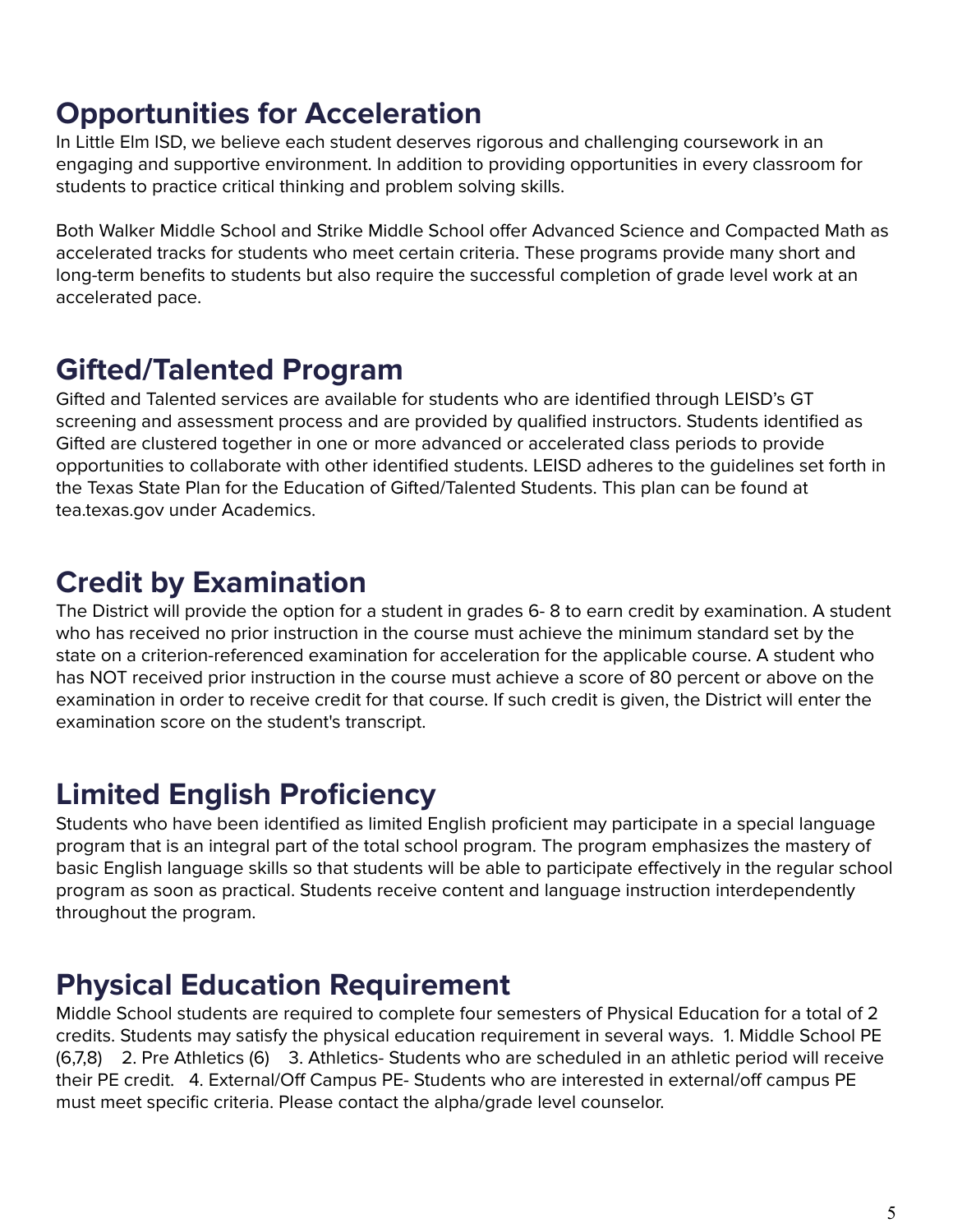# <span id="page-6-0"></span>**Core Content Areas: At-A-Glance**

The following visual is intended to give students and parents an overview of the core content areas and courses offered at the Middle School level and how the pathway extends to grade 9. Each area is further explained in the Course Description section of this guide.

| <b>Content Area/</b><br>Program | <b>Grade 6</b>                   | <b>Grade 7</b>                                            | <b>Grade 8</b>                                                                                     | <b>Grade 9</b>                                               |
|---------------------------------|----------------------------------|-----------------------------------------------------------|----------------------------------------------------------------------------------------------------|--------------------------------------------------------------|
| English<br>Language Arts        | 6th Grade English                | 7th Grade English<br>or<br>7th Grade English<br>Honors    | 8th Grade<br>English or<br>8th Grade<br><b>English Honors</b>                                      | English I OR<br>English I Honors                             |
| <b>Social Studies</b>           | <b>World Cultures</b>            | Texas History or<br><b>Texas History</b><br><b>Honors</b> | <b>United States</b><br>History to 1877<br>or<br><b>United States</b><br>History to 1877<br>Honors | World Geography<br><b>OR</b><br><b>AP Human</b><br>Geography |
| <b>Mathematics</b>              | 6th Grade Math                   | 7th Grade Math                                            | 8th Grade Math                                                                                     | Algebra I                                                    |
| <b>Mathematics</b><br>Advanced  | 6th Grade Math<br>Advanced       | 7th Grade Math<br>Advanced                                | Algebra I Honors<br>(High School Credit)                                                           | <b>Geometry Honors</b><br>(High School Credit)               |
| <b>Mathematics</b><br>Compacted | 6th Compacted<br>Math            | Algebra I Honors<br>(High School Credit)                  | Geometry<br>Honors<br>(High School Credit)                                                         | OnRamps Algebra<br>or Algebra II<br>Honors                   |
| Science                         | 6th Grade<br>Science             | 7th Grade<br>Science                                      | 8th Grade<br>Science                                                                               | <b>Biology OR</b><br><b>Biology Honors</b>                   |
| Advanced<br>Science             | 6th Grade<br>Advanced<br>Science | 7th Grade<br>Advanced<br>Science                          | Physics<br>(High School Credit)                                                                    | <b>Biology OR</b><br><b>Biology Honors</b>                   |

Students who are in advanced programs may have the opportunity to enroll in high school level courses while in middle school. If a student enrolls in a high school level course, they are starting their high school grade point average (GPA) and high school transcript. Both of these will remain on their education record until graduation. Please discuss this and other major educational decisions with family, teachers, and counselors to make sure you are challenging yourself in meaningful ways.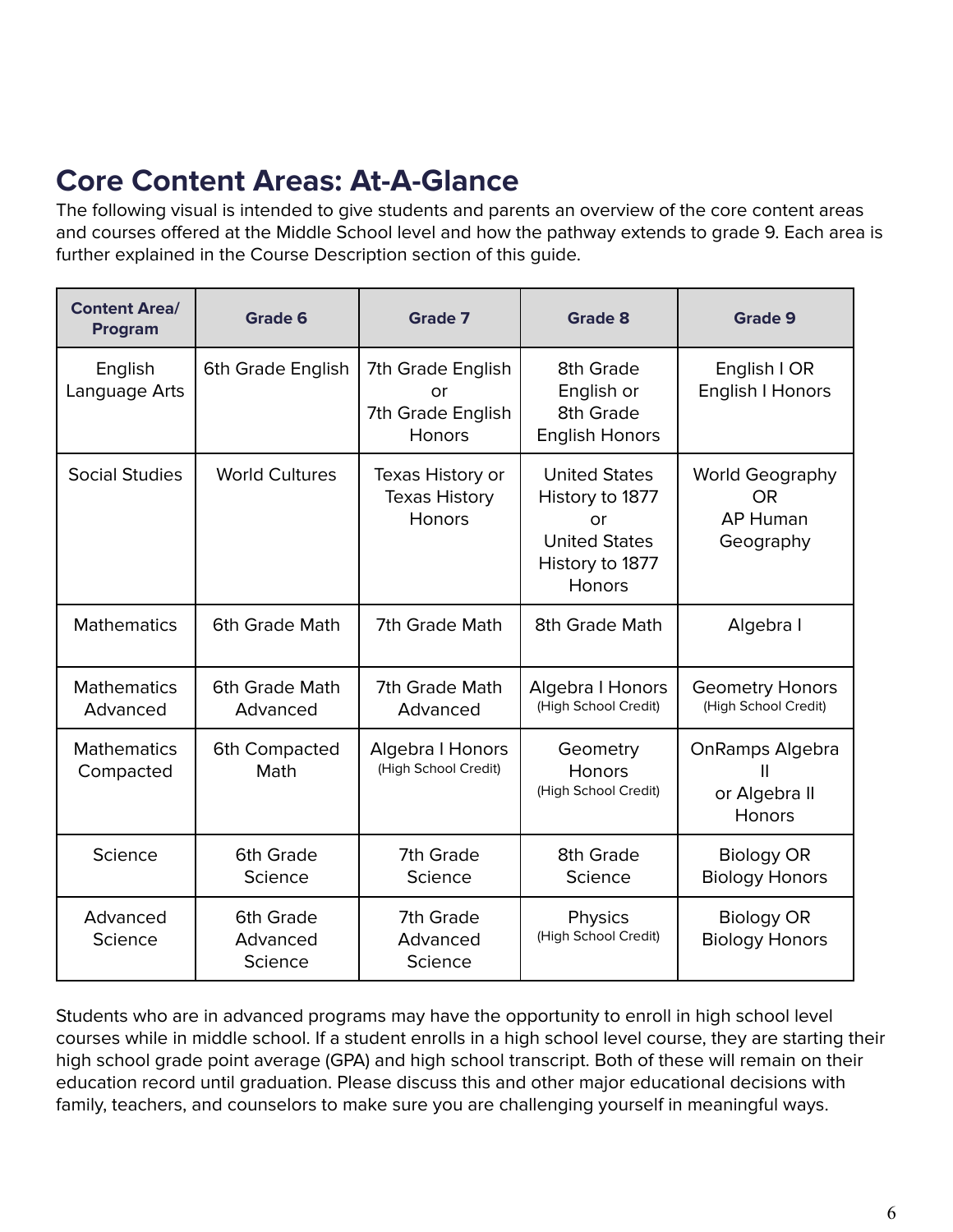# <span id="page-7-0"></span>**High School Course Offerings at Middle School**

| <b>World Languages</b>            | Spanish I (6th grade Dual Language or 8th grader)<br>Heritage Spanish I (if available)<br>Spanish II (Dual Language Students Only)<br>Heritage Spanish II<br>Spanish III (Dual Language Students Only)<br>Heritage Spanish III<br>Spanish IV (Dual Language Students Only) |  |
|-----------------------------------|----------------------------------------------------------------------------------------------------------------------------------------------------------------------------------------------------------------------------------------------------------------------------|--|
| <b>Math</b>                       | <b>Algebra I Honors; Geometry Honors</b>                                                                                                                                                                                                                                   |  |
| <b>Science</b>                    | <b>Physics</b>                                                                                                                                                                                                                                                             |  |
| <b>Career Technical Education</b> | Gateway to Technology (Engineering)                                                                                                                                                                                                                                        |  |

# <span id="page-7-1"></span>**Middle School 3 Year Plan Requirements**

All students who entered the  $6<sup>th</sup>$  grade in 2020-21 school year or after will be required to follow a 3-year plan to prepare them for High School. As part of their 3 year plan, middle school students in the state of Texas must complete 4 semesters of physical education, 1 yearFine Arts, and one semester of Investigating Careers during their 7th or 8th grade year.

| <b>English - 3 Credits</b>                                                                         | <b>Social Studies - 3 Credits</b>                                            |
|----------------------------------------------------------------------------------------------------|------------------------------------------------------------------------------|
| English 6                                                                                          | <b>World Cultures</b>                                                        |
| English 7                                                                                          | <b>Texas History</b>                                                         |
| English 8                                                                                          | U.S. History                                                                 |
| <b>Math - 3 Credits</b>                                                                            | <b>Science - 3 Credits</b>                                                   |
| 6th Math                                                                                           | Science 6                                                                    |
| 7th Math                                                                                           | Science 7                                                                    |
| 8th Math<br><b>OnLevel, Advanced, Compacted options</b><br>available; see pages 2 & 3 for pathways | Science 8<br>OnLevel, Advances options available; see page 3<br>for pathways |
| <b>Physical Education - 2 Credits</b>                                                              | <b>Fine Arts - 1 Credit</b>                                                  |
| 1.0 Credit                                                                                         | 1.0 Credit                                                                   |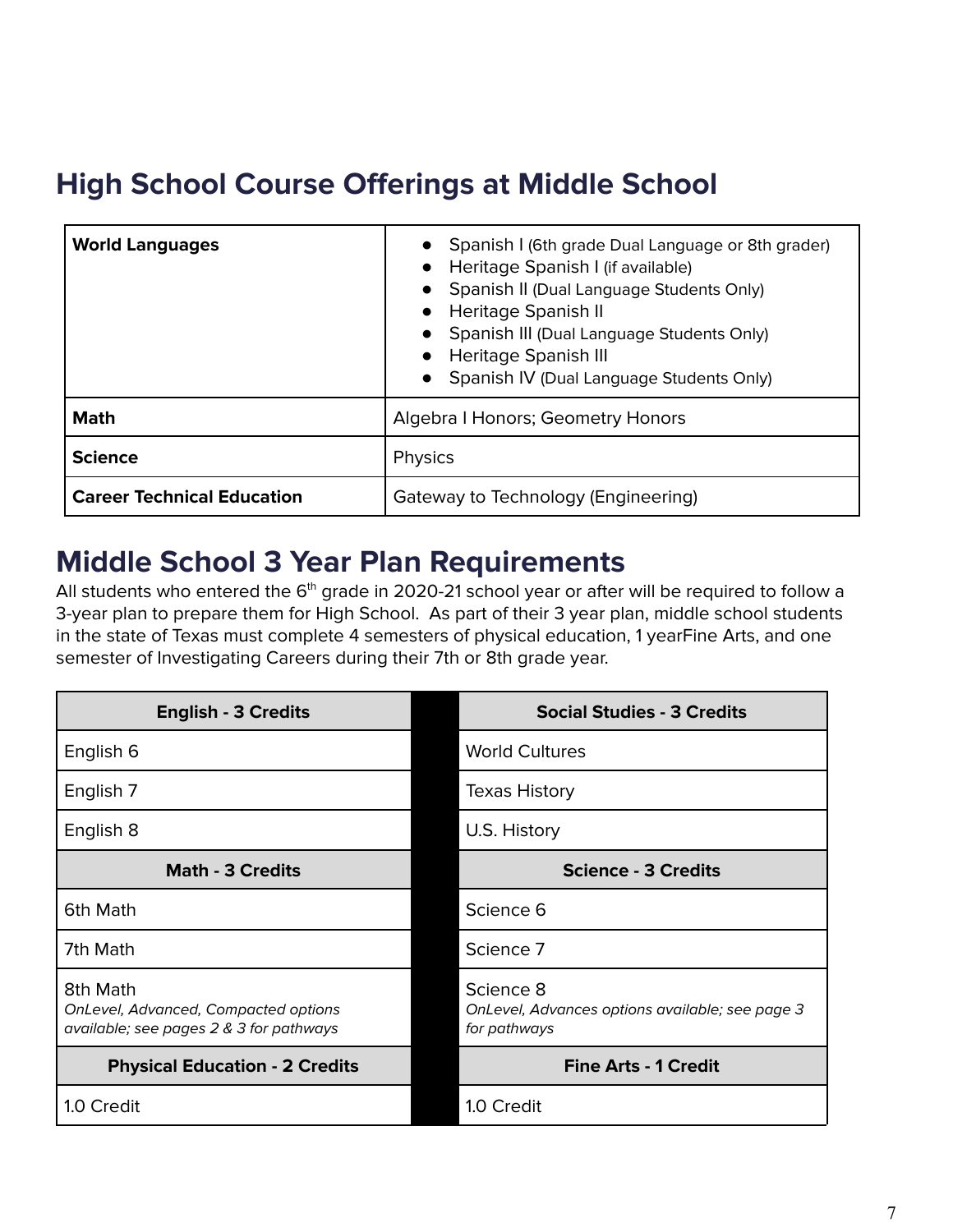| 1.0 Credit                                |
|-------------------------------------------|
| <b>Investigating Careers - 0.5 Credit</b> |
| 0.5 Credit                                |

All students will have the opportunity to schedule courses for the following school year with their counselors. Courses required by local and state guidelines will be scheduled first and additional courses will be offered to fill your student's remaining periods should there be open spots. All students are required to have a full seven-period schedule. Electives are available to fill schedules based on availability and need.

# <span id="page-8-0"></span>**Course Descriptions**

Students in grades 6 through 8 grades must select an English, Math, Science, and Social Studies course each year.

# <span id="page-8-1"></span>**English Language Arts and Reading**

Literacy is defined as the ability to read, write, listen, speak, and think. In LEISD, the English Language Arts courses focus on academic oracy (proficiency in oral expression and comprehension), authentic reading, reflective writing, and inquiry and research. Integrating listening, speaking, reading, writing, and thinking allows students to develop knowledge and skills with increased complexity and nuance in order to think critically and adapt to the ever-evolving nature of language and literacy. We offer On-Level and Honors selections in 7th and 8th grade. Please see the chart below for the sequence of English Language Arts courses.

| <b>Tracks</b> | <b>6th Grade Year</b> | <b>7th Grade Year</b> | <b>8th Grade Year</b> |
|---------------|-----------------------|-----------------------|-----------------------|
| On Level      | 6th Grade             | 7th Grade             | 8th Grade.            |
| <b>Honors</b> | --                    | 7th Grade Honors      | 8th Grade Honors      |

# <span id="page-8-2"></span>**English Language Arts and Reading (Grade 6)**

# **Full Year**

In sixth grade, students will continue to apply knowledge and skills with greater depth to increasingly complex texts in multiple genres as they become self-directed, critical learners who work collaboratively while continuously using metacognitive skills. Students should engage in academic conversations, write, read, and be read to on a daily basis with opportunities for cross-curricular content and student choice. The English language arts and reading Texas Essential Knowledge and Skills (TEKS) embody the interconnected nature of listening, speaking, reading, writing, and thinking through seven integrated strands. Students will continue to develop and sustain foundational language skills, improve their ability to comprehend and respond to increasingly complex text, study multiple genres including traditional, contemporary, classical, and diverse texts, analyze author's purpose and craft, compose in multiple genres using the writing process, and engage in inquiry and research.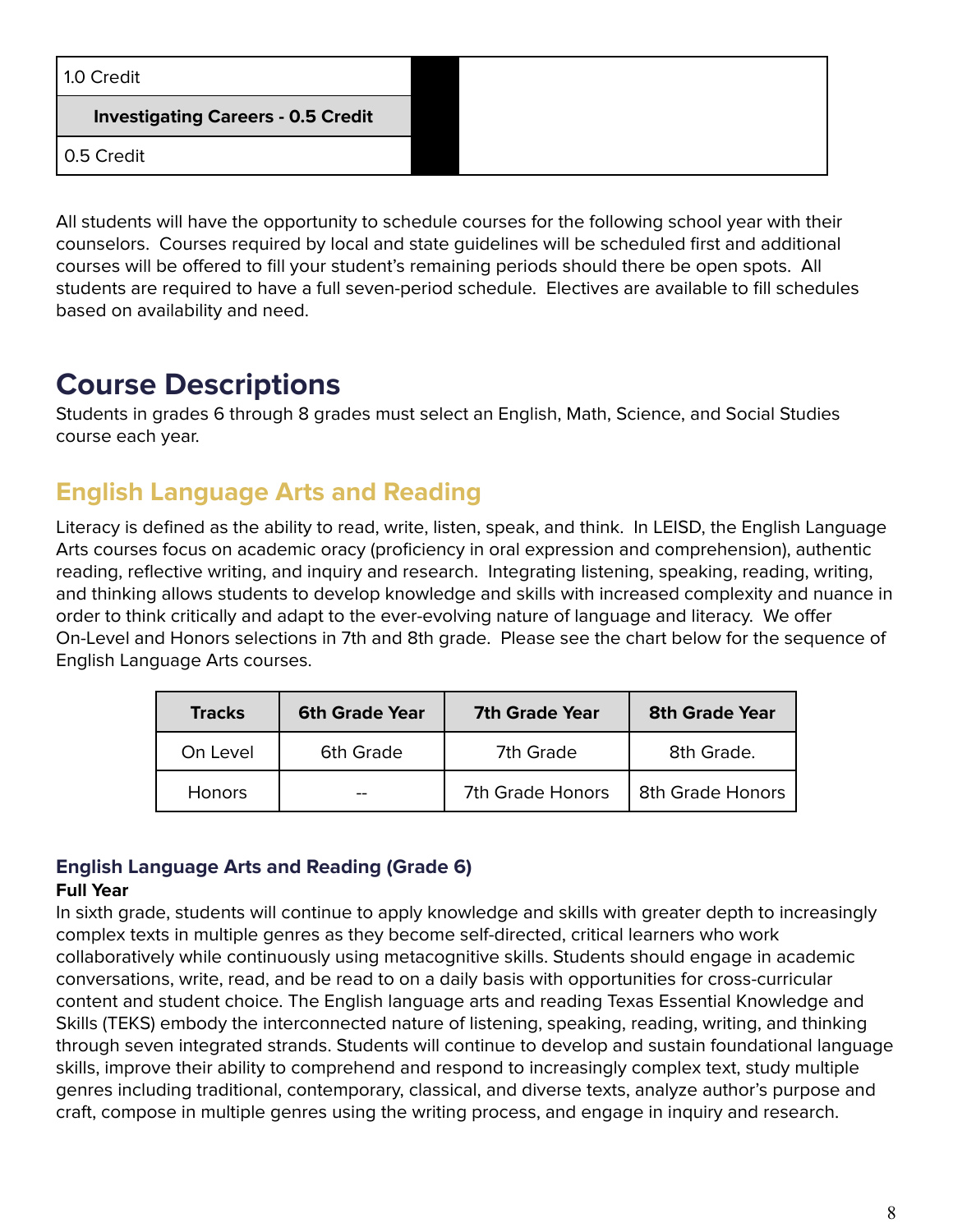# <span id="page-9-0"></span>**English Language Arts and Reading (Grade 7)**

#### **Full Year**

In seventh grade, students will continue to apply knowledge and skills with greater depth to increasingly complex texts in multiple genres as they become self-directed, critical learners who work collaboratively while continuously using metacognitive skills. Students should engage in academic conversations, write, read, and be read to on a daily basis with opportunities for cross-curricular content and student choice. The English language arts and reading Texas Essential Knowledge and Skills (TEKS) embody the interconnected nature of listening, speaking, reading, writing, and thinking through seven integrated strands. Students will continue to develop and sustain foundational language skills, improve their ability to comprehend and respond to increasingly complex text, study multiple genres including traditional, contemporary, classical, and diverse texts, analyze author's purpose and craft, compose in multiple genres using the writing process, and engage in inquiry and research.

# <span id="page-9-1"></span>**English Language Arts and Reading Honors (Grade 7)**

#### **Full Year**

Honors courses engage students in learning all the essential knowledge and skills of English Language Arts and Reading (Grade 7) while providing greater depth. Honors courses require an increased volume of reading and writing as students are challenged with increasingly complex text and additional analytical writing expectations. Students will develop higher-order thinking skills, knowledge, and behaviors necessary to succeed in advanced courses at the high school level.

# <span id="page-9-2"></span>**English Language Arts and Reading (Grade 8)**

#### **Full Year**

In eighth grade, students will continue to apply knowledge and skills with greater depth to increasingly complex texts in multiple genres as they become self-directed, critical learners who work collaboratively while continuously using metacognitive skills. Students should engage in academic conversations, write, read, and be read to on a daily basis with opportunities for cross-curricular content and student choice. The English language arts and reading Texas Essential Knowledge and Skills (TEKS) embody the interconnected nature of listening, speaking, reading, writing, and thinking through seven integrated strands. Students will continue to develop and sustain foundational language skills, improve their ability to comprehend and respond to increasingly complex text, study multiple genres including traditional, contemporary, classical, and diverse texts, analyze author's purpose and craft, compose in multiple genres using the writing process, and engage in inquiry and research.

# <span id="page-9-3"></span>**English Language Arts and Reading Honors (Grade 8)**

### **Full Year**

Honors courses engage students in learning all the essential knowledge and skills of English Language Arts and Reading (Grade 8) while providing greater depth. Honors courses require an increased volume of reading and writing as students are challenged with increasingly complex text and additional analytical writing expectations. Students will develop higher-order thinking skills, knowledge, and behaviors necessary to succeed in advanced courses at the high school level.

# <span id="page-9-4"></span>**English Language Arts and Reading (Enrichment, Elective)**

#### **Full Year Grades 6-8**

Prerequisite: Students who have not demonstrated reading proficiency.

Reading offers students an opportunity to read with competence, confidence, and understanding through instruction in comprehension strategies, word recognition, and vocabulary. Middle school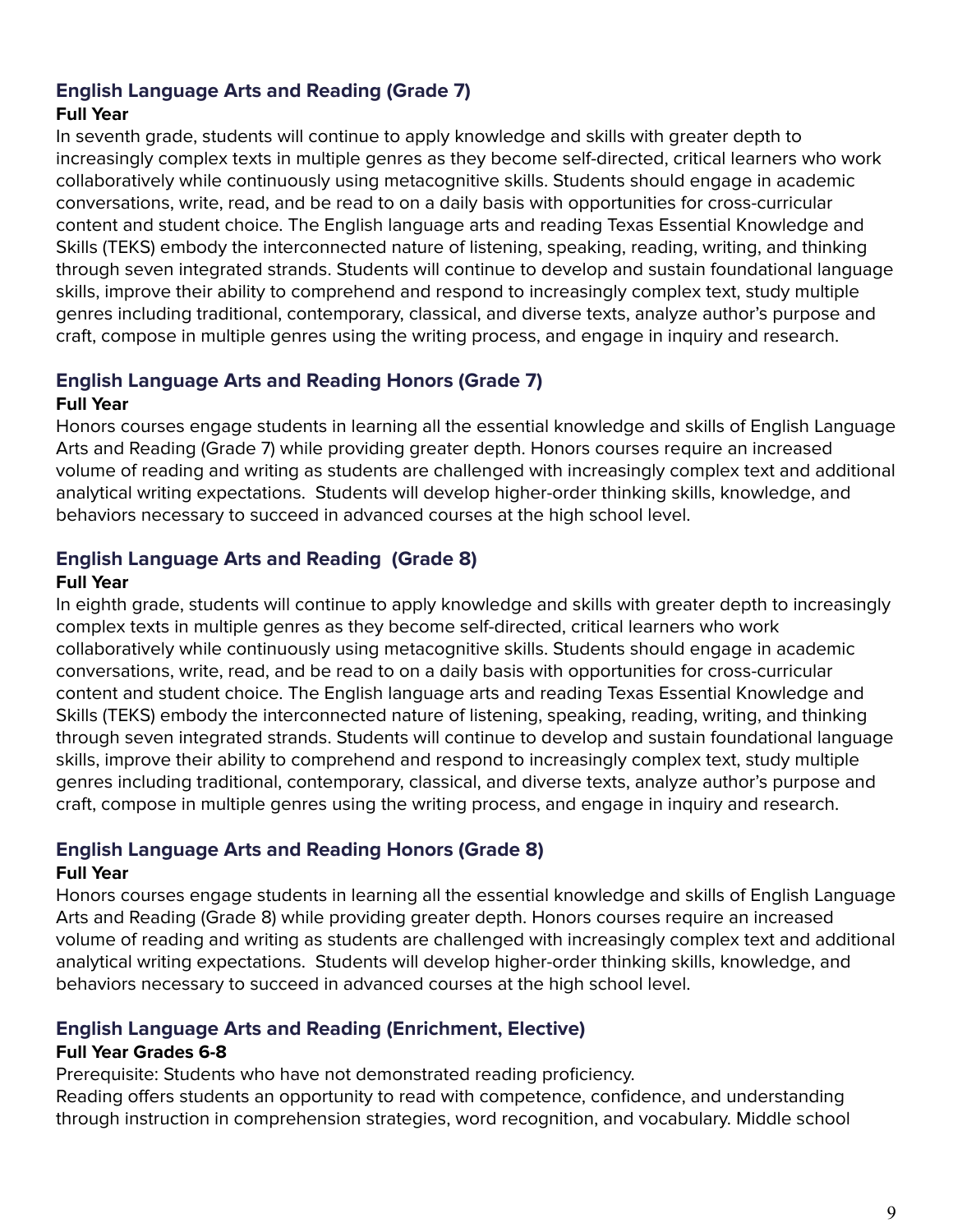students read, write, listen, speak, and view to learn more about the world around them and to create, clarify, critique, and appreciate ideas and responses. Middle school students complete research projects or locate answers to questions using multiple texts and resources. In addition, middle school students continue to read on their own or listen to texts read aloud for the purpose of enjoyment. Middle school students read both printed texts and electronic media independently, bringing with them various strategies to aid in comprehension. Significant blocks of time are provided for reading both independent and instructional-level material for varied purposes such as collecting information, learning about and appreciating the writer's craft, and discovering models for their own writing. Middle school students respond to texts through various avenues such as talk, print and electronic formats, connecting their knowledge of the world with the text being read. For middle school students whose first language is not English, the students' native language serves as a foundation for English language acquisition and language learning.

# <span id="page-10-0"></span>**Mathematics**

In Little Elm ISD, there are three different math pathways: Grade Level, Advanced, and Compacted Math. The pathways begin in grade 6 and accelerate at different paces to meet the needs of each student. The acceleration of mathematics provides additional opportunities for students to receive credit for AP/Dual Credit math courses in high school and fulfill endorsement requirements.

| <b>Spring/Summer</b><br><b>Prior to 6th</b> | 6th                                          | 7th                                         | 8th                                            |  |
|---------------------------------------------|----------------------------------------------|---------------------------------------------|------------------------------------------------|--|
|                                             | <b>Fall/Spring</b>                           | <b>Fall/Spring</b>                          | <b>Fall/Spring</b>                             |  |
| <b>On-Level</b>                             |                                              |                                             |                                                |  |
| n/a                                         | 6th Math                                     | 7th Math                                    | 8th Math                                       |  |
| <b>Advanced</b>                             |                                              |                                             |                                                |  |
| n/a                                         | 6th Math Advanced<br>(6th & 7th grade TEKS)  | 7th Math Advanced<br>(7th & 8th grade TEKS) | Algebra 1 Honors<br>(High School Credit)       |  |
| <b>Compacted Math</b>                       |                                              |                                             |                                                |  |
| 6th Math                                    | 6th Compacted Math<br>(7th & 8th grade TEKS) | Algebra 1 Honors<br>(High School Credit)    | <b>Geometry Honors</b><br>(High School Credit) |  |

# <span id="page-10-1"></span>**Math (Grade 6)**

#### **Full Year**

The primary focal areas in Grade 6 are number and operations; proportionality; expressions, equations, and relationships; and measurement and data. Students use concepts, algorithms, and properties of rational numbers to explore mathematical relationships and to describe increasingly complex situations.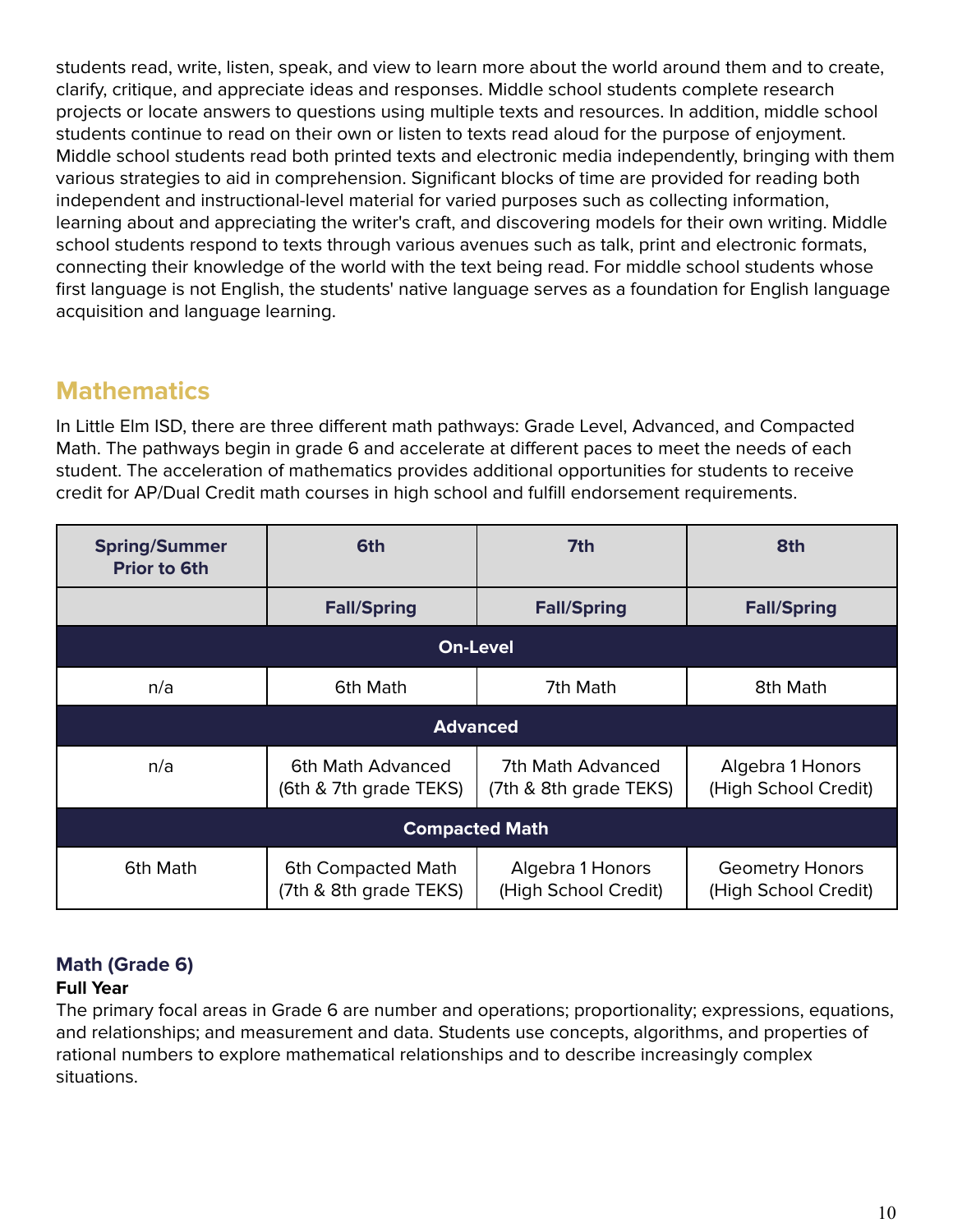### <span id="page-11-0"></span>**Advanced Math (Grade 6)**

#### **Full Year**

Prerequisites: Must achieve "Meets" or "Masters" on 5th grade STAAR

The primary focal areas in Grade 6 are number and operations; proportionality; expressions, equations, and relationships; and measurement and data. Students use concepts, algorithms, and properties of rational numbers to explore mathematical relationships and to describe increasingly complex situations. Advanced Math 6 is an accelerated program that covers all TEKS required for 6th grade math and roughly 50% of the 7th grade math TEKS.

#### <span id="page-11-1"></span>**Compacted Math (Grade 6)**

#### **Full Year**

#### Prerequisites: By Committee/Invitation

Grade 6 Compacted Math is an accelerated program that covers all required 6th grade math TEKS during the summer preceding their 6th grade year. Throughout the school year, the program covers 100% of the math TEKS for both 7th and 8th grade. The primary focal areas in Compacted Math are proportionality, expressions, equations, relationships, foundations of functions, and measurement and data. Students use concepts, algorithms, and properties of real numbers to explore mathematical relationships and to describe increasingly complex situations.

# <span id="page-11-2"></span>**Math (Grade 7)**

#### **Full Year**

The primary focal areas in Grade 7 are number and operations; proportionality; expressions, equations, and relationships; and measurement and data. Students use concepts, algorithms, and properties of rational numbers to explore mathematical relationships and to describe increasingly complex situations.

#### <span id="page-11-3"></span>**Advanced Math (Grade 7)**

#### **Full Year**

Prerequisites: Advanced Math Grade 6 and must achieve "Meets" or "Masters" on 6th grade STAAR This course includes the remaining 50% 7th grade math TEKS not covered in Advanced 6th grade math and all of the TEKS for grade 8 math. The primary focal areas in grade 8 are proportionality, expressions, equations, relationships, foundations of functions, and measurement and data. Students use concepts, algorithms, and properties of real numbers to explore mathematical relationships and to describe increasingly complex situations.

#### <span id="page-11-4"></span>**Math (Grade 8)**

#### **Full Year**

The primary focal areas in Grade 8 are proportionality; expressions, equations, relationships, and foundations of functions; and measurement and data. Students use concepts, algorithms, and properties of real numbers to explore mathematical relationships and to describe increasingly complex situations.

#### <span id="page-11-5"></span>**Algebra I Honors**

#### **(1 high school credit) Full Year**

Prerequisite: Compacted Math Grade 6 or Advanced Math Grade 7 and must achieve "Meets" or "Masters" on 8th grade STAAR

In Algebra I, students will build on the knowledge and skills for mathematics in Grades 6-8, which provide a foundation in linear relationships, number and operations, and proportionality. Students will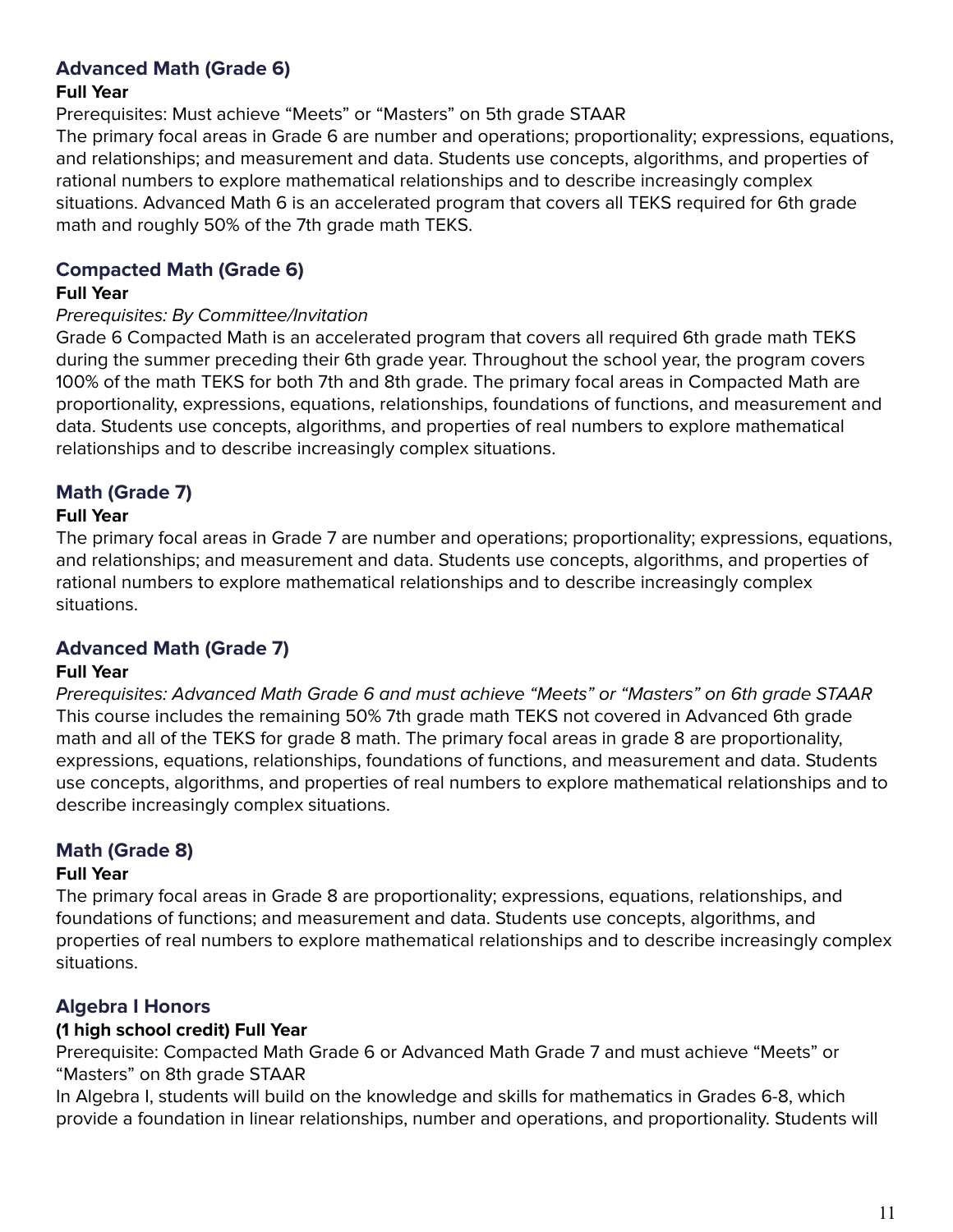study linear, quadratic, and exponential functions and their related transformations, equations, and associated solutions. Students will connect functions and their associated solutions in both mathematical and real-world situations. Students will use technology to collect and explore data and analyze statistical relationships. In addition, students will study polynomials of degree one and two, radical expressions, sequences, and laws of exponents. Students will generate and solve linear systems with two equations and two variables and will create new functions through transformations.

#### <span id="page-12-0"></span>**Geometry Honors**

#### **(1 high school credit) Full Year**

#### Prerequisite: Algebra I Honors

In Geometry, students will build on the knowledge and skills for mathematics in Kindergarten-Grade 8 and Algebra I to strengthen their mathematical reasoning skills in geometric contexts. Within the course, students will begin to focus on more precise terminology, symbolic representations, and the development of proofs. Students will explore concepts covering coordinate and transformational geometry; logical argument and constructions; proof and congruence; similarity, proof, and trigonometry; two- and three-dimensional figures; circles; and probability. Students will connect previous knowledge from Algebra I to Geometry through the coordinate and transformational geometry strand.

# <span id="page-12-1"></span>**Science**

Science, as defined by the National Academy of Science, is the "use of evidence to construct testable explanations and predictions of natural phenomena, as well as the knowledge generated through this process." This vast body of changing and increasing knowledge described by physical, mathematical, and conceptual models. Students will use the foundational skills and knowledge of science they developed in elementary to dive deeper into various areas of science content. Middle school science is interdisciplinary and helps students to make cross-curricular connections.

| <b>Track</b> | <b>6th Grade</b>                            | <b>7th Grade</b>                  | <b>8th Grade</b>  |
|--------------|---------------------------------------------|-----------------------------------|-------------------|
| On Level     | 6th Grade Science                           | 7th Grade Science                 | 8th Grade Science |
| Advanced     | <b>Advanced 6th Grade</b><br><b>Science</b> | <b>Advanced 7th Grade Science</b> | Physics           |

# <span id="page-12-2"></span>**Science (Grade 6)**

#### **Full Year**

This course is interdisciplinary in nature; however, much of the content focus is on physical science such as matter, force, and energy. The content includes: elements and compounds including determining differences based on observations, physical properties, and chemical reactions; discussion of ethical and social issues in using Earth's natural energy resources; the relationship between force and motion, calculations and measurements of force and motion; Earth as part of the solar system, the organization of the solar system, the role of gravity, and space exploration; taxonomic classifications of organisms and interdependence between organisms and their environments and ecosystems. This lab-centered course will allow students to discover the relevance of science through collaboration, problem-solving, and real-world application.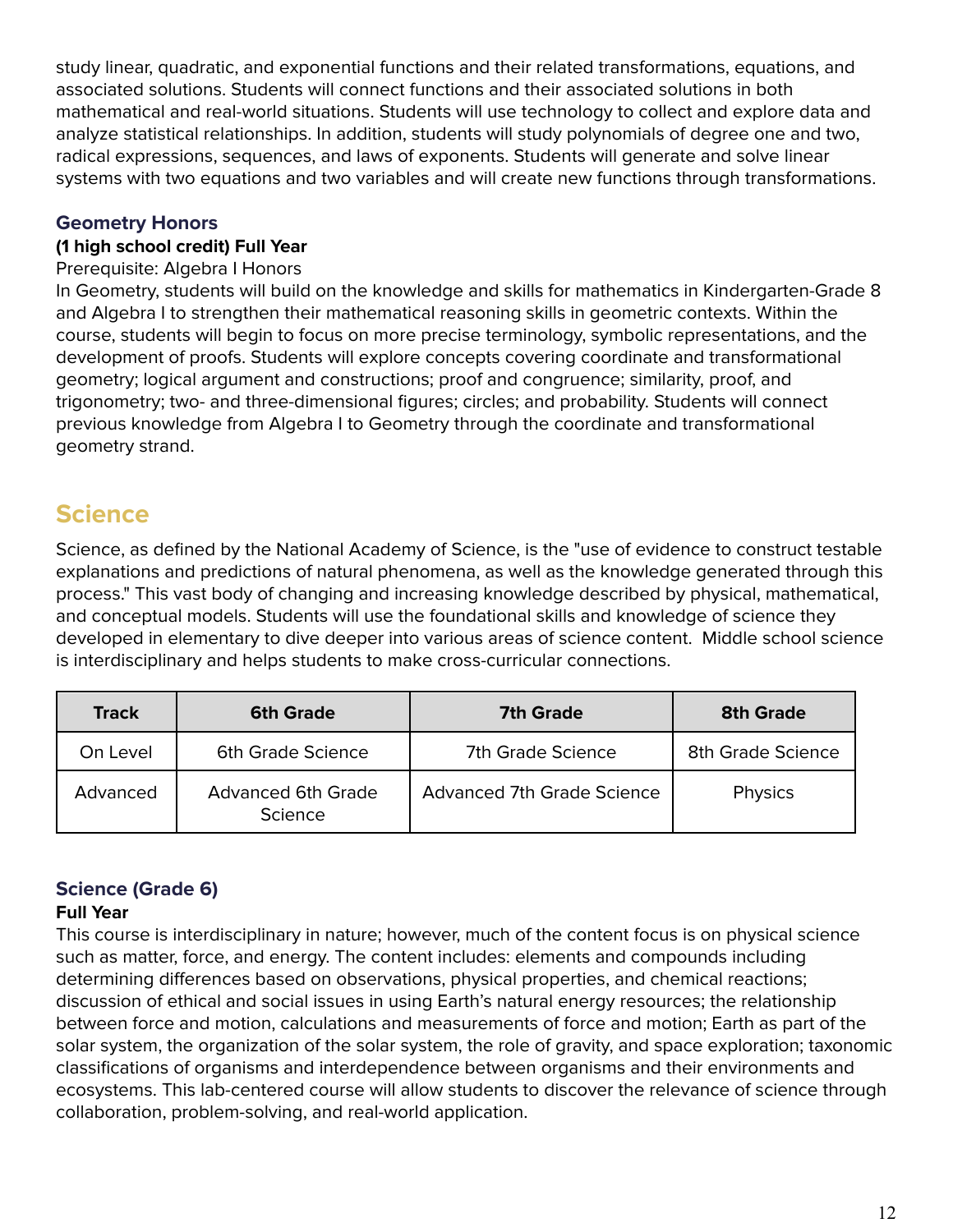# <span id="page-13-0"></span>**Advanced 6th Grade Science (Grade 6)**

#### **Full Year**

**Required: Must take concurrently with 6th-grade Compacted Math or Advanced 6th Grade Math** Advanced 6th Grade Science is a program that covers 6th and 7th grade science TEKS integrated together based on the topics. The focus is primarily on physical and life science. This lab-centered course covers the following topics: Elements and compounds, including determining differences based on observations, physical properties, and chemical reactions; Ethical/social issues of earth's natural energy resources; the relationship between force and motion, calculations and measurements of force and motion; Earth as a part of the solar system, the organization of the solar system, the role of gravity, and space exploration; Taxonomic classifications of organisms (broad overview); Interdependence between organisms and their environments and ecosystems. Advanced science courses will allow students to take a high school course during their eighth-grade year, so they must be concurrently enrolled in Advanced or Compacted 6th grade math.

# <span id="page-13-1"></span>**Science (Grade 7)**

#### **Full Year**

This course is interdisciplinary in nature; with a focus on life science with an integration of chemistry, physics and the environment. The 7th grade content includes conservation of matter and energy of living systems, force, motion and energy in living systems and the environment, the characteristics of earth (in relation to the solar system) that allow life to exist, the relationships between living organisms and their environment, structures in living systems, especially internal structures and functions, plant and animal cells, especially the internal structures that obtain energy, get rid of wastes, grow, and reproduce in different ways. This lab-centered course will allow students to discover the relevance of science through collaboration, problem-solving, and real-world application.

# <span id="page-13-2"></span>**Advanced 7th Grade Science (grade 7)**

#### **Full Year**

#### **Prerequisites: Advanced 6th Grade Science**

Required: Concurrent enrollment with Advanced 7th Grade Math or Algebra I

The Advanced 7th Grade Science program covers the remaining 7th-grade and 6th grade science TEKS not covered in Advanced 6th-grade science and 100% of the 8th-grade science TEKS by topics. The focus is primarily on physical and life science. The topics in this course include: Conservation of matter and energy of in living systems, Force, motion, and energy in living systems and the environment, the characteristics of earth (in relation to the solar system) that allow life to exist, the relationships between living organisms and their environment, structures in living systems, especially internal structures and functions, plant and animal cells, especially the internal structures that obtain energy, get rid of wastes, grow, and reproduce in different ways, how natural events and human activities can alter earth's systems, the universe, forces, and motion, chemical and physical properties of matter; Earth as a part of the solar system, the organization of the solar system, the role of gravity, and space exploration, genetics and cycles such as the lunar cycle. This lab-centered course will allow students to discover the relevance of science through collaboration, problem-solving, and real-world application. The TEKS are grouped in specific content units covered in this class. Students will be taking the 8th STAAR test at the end of this course. Advanced science courses will allow students to take a high school course during their eighth-grade year.

#### <span id="page-13-3"></span>**Science (Grade 8) Full Year**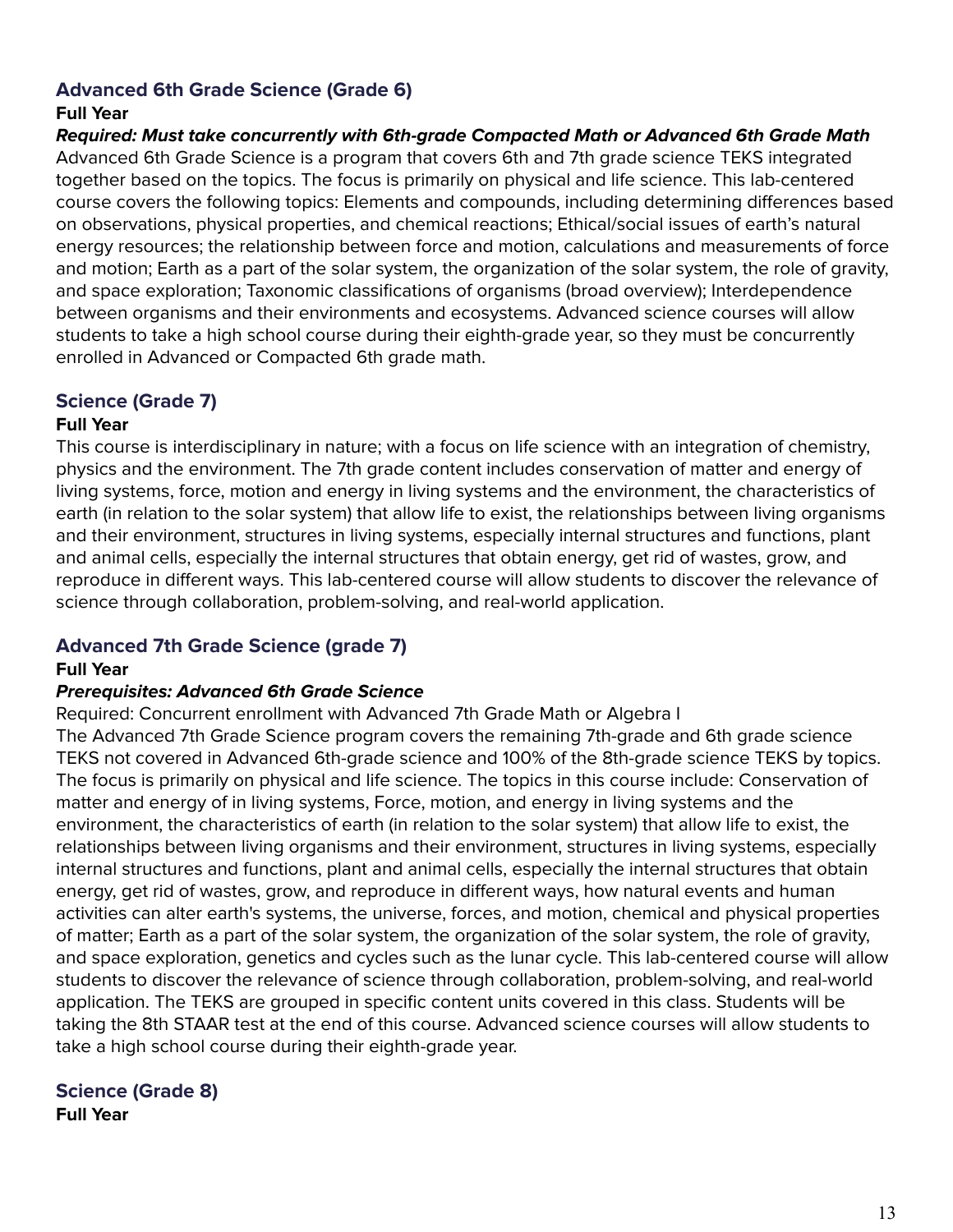This course is interdisciplinary in nature; however, much of the content focus is on physical science such as matter, force, and energy. The content includes elements and compounds, including determining differences based on observations, physical properties, and chemical reactions, discussion of ethical and social issues in using earth's natural energy resources, the relationship between force and motion, calculations and measurements of force and motion, Earth as part of the solar system, the organization of the solar system, the role of gravity, and space exploration, taxonomic classification of organisms and interdependence between organisms and their environments and systems. This lab-centered course will allow students to discover the relevance of science through collaboration, problem-solving, and real-world application.

# <span id="page-14-0"></span>**Physics (Grade 8)**

#### **(1 high school credit) Full Year Prerequisite: Advanced 7th Grade Science, Passed 8th Grade STAAR test, and completion or concurrent enrollment in Algebra I**

Physics students conduct laboratory and field investigations, use scientific methods during investigations, and make informed decisions using critical thinking and scientific problem-solving. Students study a variety of topics that include: laws of motion; changes within physical systems and conservation of energy and momentum; forces; thermodynamics; characteristics and behavior of waves; and atomic, nuclear, and quantum physics. Students who successfully complete Physics will acquire factual knowledge within a conceptual framework, practice experimental design and interpretation, work collaboratively with colleagues, and develop critical thinking skills

# <span id="page-14-1"></span>**Social Studies**

Middle School students will build a foundation of skills needed for the continued study of people, places, societies, and how these things interact and impact each other over time. Key concepts, big ideas, and essential skills are embedded into each course to prepare students for the rigors of high school.

| <b>6th Grade options</b> | <b>7th Grade options</b>                                   | <b>8th Grade options</b>                            |
|--------------------------|------------------------------------------------------------|-----------------------------------------------------|
| <b>World Cultures</b>    | <b>Texas History</b><br>Or)<br><b>Texas History Honors</b> | U.S. History to 1877<br>U.S. History to 1877 Honors |

# <span id="page-14-2"></span>**World Cultures (Grade 6)**

#### **Full Year**

Students will study people, places, and societies of the contemporary world. Societies for study are from the following regions of the world: Europe, Russia and the Eurasian republics, North America, Central America and the Caribbean, South America, Southwest Asia-North Africa, Sub-Saharan Africa, South Asia, East Asia, Southeast Asia, Australia, and the Pacific realm. Students describe the influence of individuals and groups on historical and contemporary events in those societies and identify the locations and geographic characteristics of various societies. Students identify different ways of organizing economic and governmental systems. The concepts of limited and unlimited government are introduced, and students describe the nature of citizenship in various societies. Students compare institutions common to all societies such as government, education, and religious institutions. Students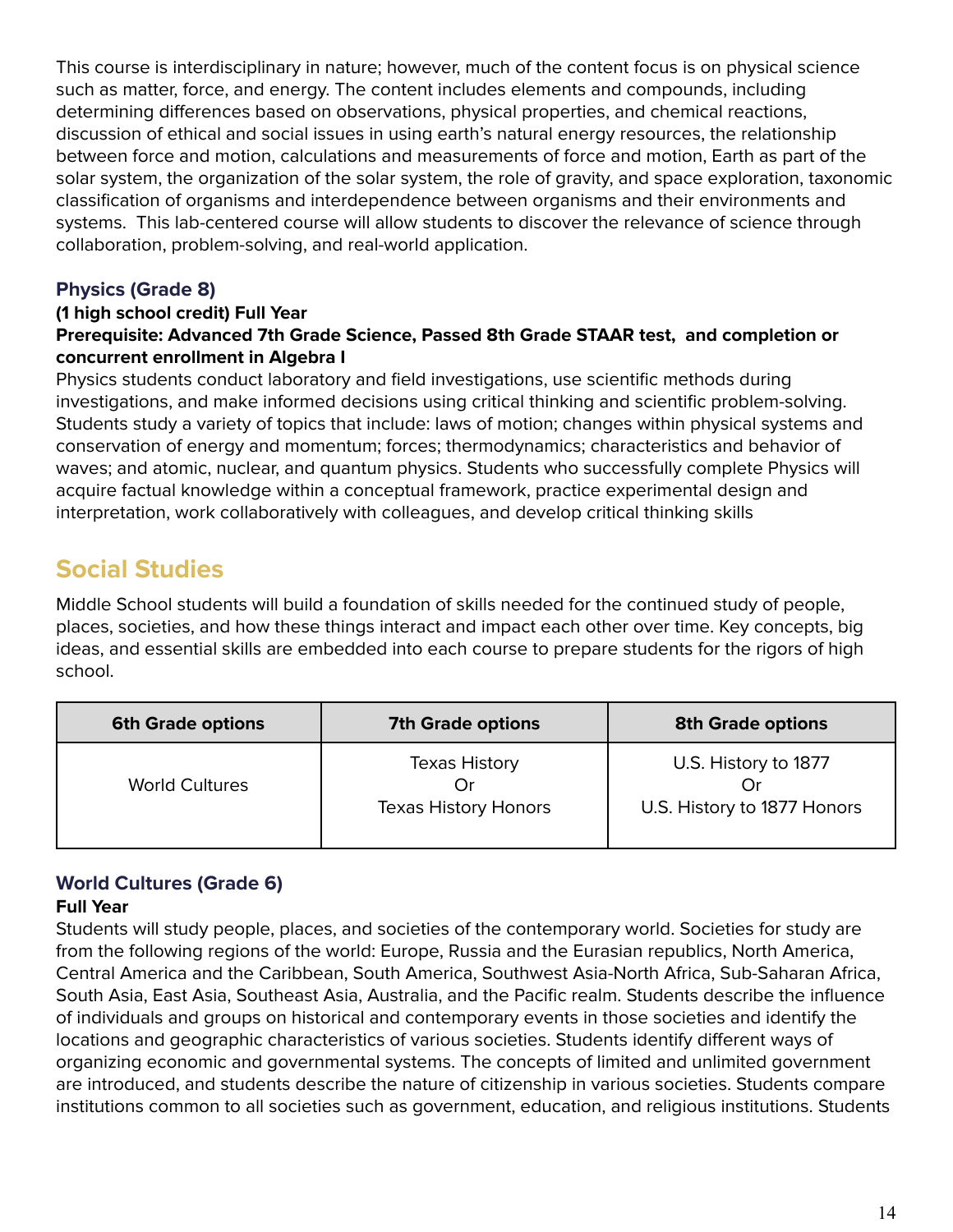explain how the level of technology affects the development of the various societies and identify different points of view about events. The concept of frame of reference is introduced as an influence on an individual's point of view.

#### <span id="page-15-0"></span>**Texas History or Texas History Honors (Grade 7) Full Year**

Students will study the history of Texas from early times to the present. Content is presented with more depth and breadth than in Grade 4. Students examine the full scope of Texas history, including Natural Texas and its People; Age of Contact; Spanish Colonial; Mexican National; Revolution and Republic; Early Statehood; Texas in the Civil War and Reconstruction; Cotton, Cattle, and Railroads; Age of Oil; Texas in the Great Depression and World War II; Civil Rights and Conservatism; and Contemporary Texas eras. The focus in each era is on key individuals, events, and issues and their impact. Students identify regions of Texas and the distribution of population within and among the regions and explain the factors that caused Texas to change from an agrarian to an urban society. Students use primary and secondary sources to examine the rich and diverse cultural background of Texas as they identify the different racial and ethnic groups that settled in Texas to build a republic and then a state.

### <span id="page-15-1"></span>**United States History to 1877 or United States History to 1877 Honors (Grade 8) Full Year**

Students will study the history of the United States from the early colonial period through Reconstruction. Grade 8 builds upon that from Grade 5 but provides more depth and breadth. Historical content focuses on the political, economic, religious, and social events and issues related to the colonial and revolutionary eras, the creation and ratification of the U.S. Constitution, challenges of the early republic, the Age of Jackson, westward expansion, sectionalism, Civil War, and Reconstruction. Students describe the physical characteristics of the United States and their impact on population distribution and settlement patterns in the past and present. Students analyze the various economic factors that influenced the development of colonial America and the early years of the republic and identify the origins of the free enterprise system. Students will use primary and secondary sources to acquire information about the United States. A variety of rich primary and secondary source materials such as biographies, autobiographies, novels, speeches, letters, diaries, poetry, songs, and images will be used throughout the course.

# <span id="page-15-2"></span>**World Languages - Elective**

#### <span id="page-15-3"></span>**World Languages - Spanish Pathways**

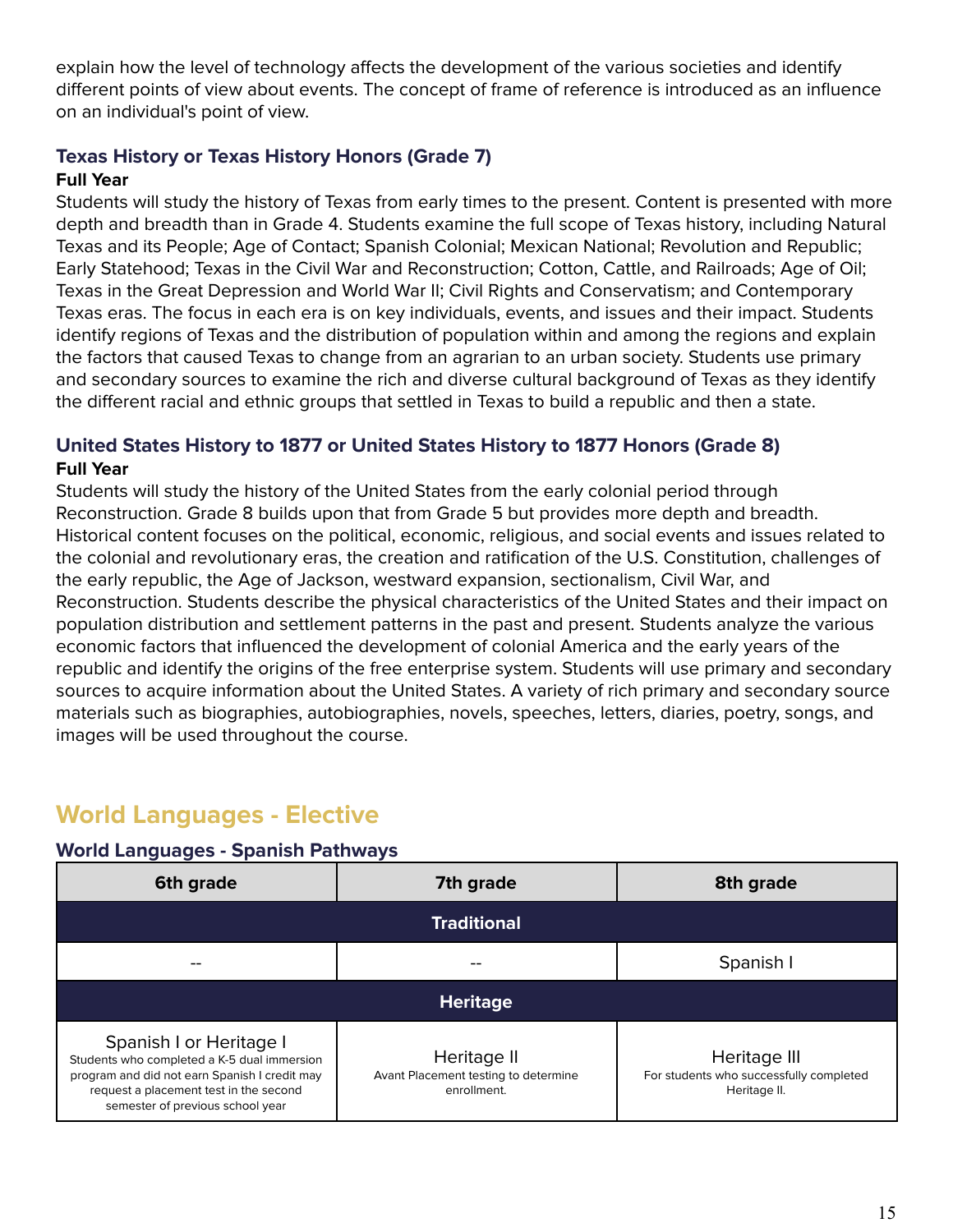#### Dual Language

Spanish II or Heritage II

For students who successfully completed a K-5 dual immersion program and pass the Spanish I credit by exam.

Spanish III Honors or Heritage III For students who successfully completed Spanish II or Heritage II.

Spanish IV For students who successfully completed Spanish II and Spanish III.

# <span id="page-16-0"></span>**Spanish I**

#### **(1 high school credit) Full Year**

Introductory class intended to address four basic skills of the Spanish language: 1) listening, 2) speaking, 3) reading, and 4) writing. Emphasis placed on vocabulary acquisition, beginning grammar structure, and composition. Students will memorize and practice vocabulary through short readings, games, oral dialogue, listening comprehension activities and short written narrative. Students will also explore the varied cultures of the Spanish-speaking world and its impact on our own. The course is best suited for students who have little or no previous Spanish.

# <span id="page-16-1"></span>**Spanish Heritage I**

#### **(1 high school Honors credit; see counselor for course availability) Full Year**

Only available at the middle school level

**Prerequisite:** Successful completion of dual language K-5 and placement exam Only offered to students that were in Dual Language in LEISD. This course is designed as a continuation of the elementary dual language program. Successful completion of this program allows students to advance through high school credit requirements at a faster pace, allowing flexibility in their high school years to take additional electives or core classes, as necessary. The course will promote improved grammar and general communication, focus on improving reading and writing skills, and explore culture. Enrollment is limited to sixth grade students with previous dual language proficiency.

# <span id="page-16-2"></span>**Spanish II**

#### **(1 high school credit) Full Year**

**Prerequisite:** Successful completion of dual language K-5 and Spanish I Credit Only offered to students that were in Dual Language at Hackberry Elementary or Oak Point Elementary demonstrating

sufficient mastery of the language through a proficiency exam. This course is designed as a continuation of the elementary dual language program. Successful completion of this program allows students to advance through high school credit requirements at a faster pace, allowing flexibility in their high school years to take additional electives or core classes, as necessary. The course will promote improved grammar and general communication, focus on improving reading and writing skills, and explore culture. Enrollment is limited to sixth grade students with previous dual language proficiency.

# <span id="page-16-3"></span>**Spanish Heritage II**

#### **(1 high school Honors credit) Full Year**

**Prerequisite:** Successful completion of dual language K-5 and placement test or to 7th & 8th graders with a successful score on the placement test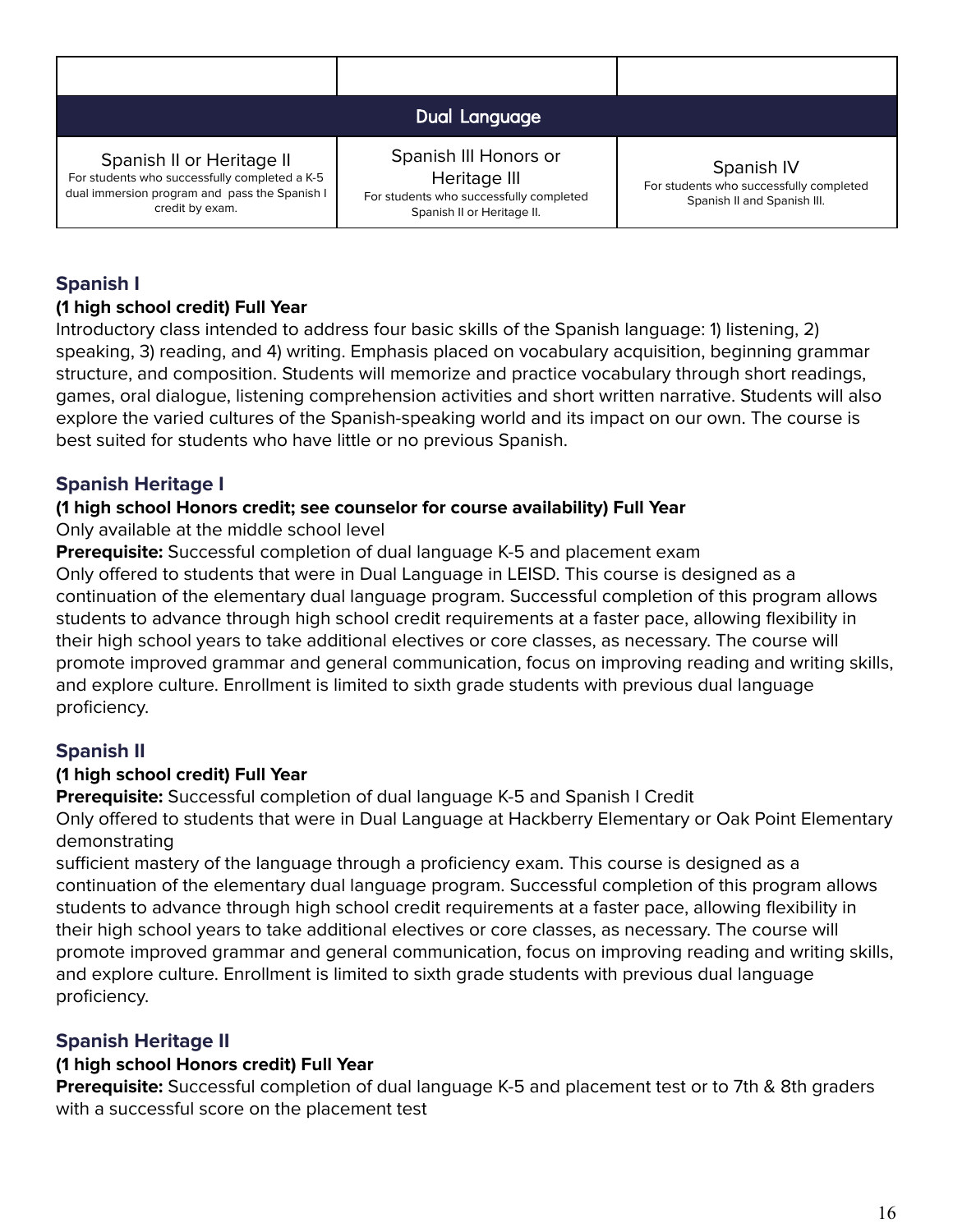This course is designed to be a continuation of Spanish language programs in which native Spanish speakers can continue to obtain their high school foreign language credits at an early stage in their education. Successful completion of this program allows students more flexibility in their high school years to take additional electives or core classes, as necessary. The course will focus on improving reading and writing skills, analyze Spanish literature and enhance grammar and general communication. Enrollment is open to 6th grade students who finished the K-5 dual language program in the district and demonstrate a sufficient proficiency in the Spanish language to succeed in this course.

#### <span id="page-17-0"></span>**Spanish III**

#### **(1 high school credit) Full Year**

#### **Prerequisite:** Successful completion Spanish II

Spanish III is recommended for those students who have achieved success but feel that they may not be entirely prepared for the rigors of the Spanish Heritage III Honors class. This class also begins an introductory study of Spanish language, literature, and culture in depth. Advanced grammar concepts are introduced and studied guided by the Real Academia. Students will be required to demonstrate their proficiency through essays, readings, research projects, and classroom conversations in addition to scheduled exams. Both students and teachers are expected to use their speaking skills as much as possible in the classroom.

#### <span id="page-17-1"></span>**Spanish Heritage III**

#### **(1 high school Honors credit) Full Year**

**Prerequisites:** Placement test OR successful completion of Spanish Heritage II required This course is a continuation of a program in which native Spanish speakers begin to obtain their high school language credits at an early stage in their education. The course will focus on improving reading and writing skills, Spanish literature and enhanced grammar and general communication. Successful completion of this program allows students more flexibility in their high school years to take additional electives or core classes, as necessary. Enrollment is open to 7th and 8th grade students who demonstrate sufficient proficiency in the Spanish language to succeed in this course.

#### <span id="page-17-2"></span>**Spanish IV**

#### **(1 high school credit)**

Please reference the chart above for applicable grade levels for each course.

**Prerequisite:** Spanish III or Spanish III Honors

This class begins an advanced study of Spanish language, literature, and culture in depth. Advanced grammar concepts are explored and studied guided by the Real Academia. Students will be required to demonstrate their proficiency through essays, readings, research projects, and classroom conversations in addition to scheduled exams. Both students and teachers are expected to use their speaking skills as much as possible in the classroom.

# <span id="page-17-3"></span>**Multi-grade Level Elective Opportunities**

#### <span id="page-17-4"></span>**Hope Squad**

#### **Full Year Grades 6-8**

**Prerequisite:** Peer nomination and interview process

Hope Squad students identified by their classmates as trustworthy individuals to serve as the eyes and ears of your school. Working with advisors, students are trained to watch for at-risk peers, provide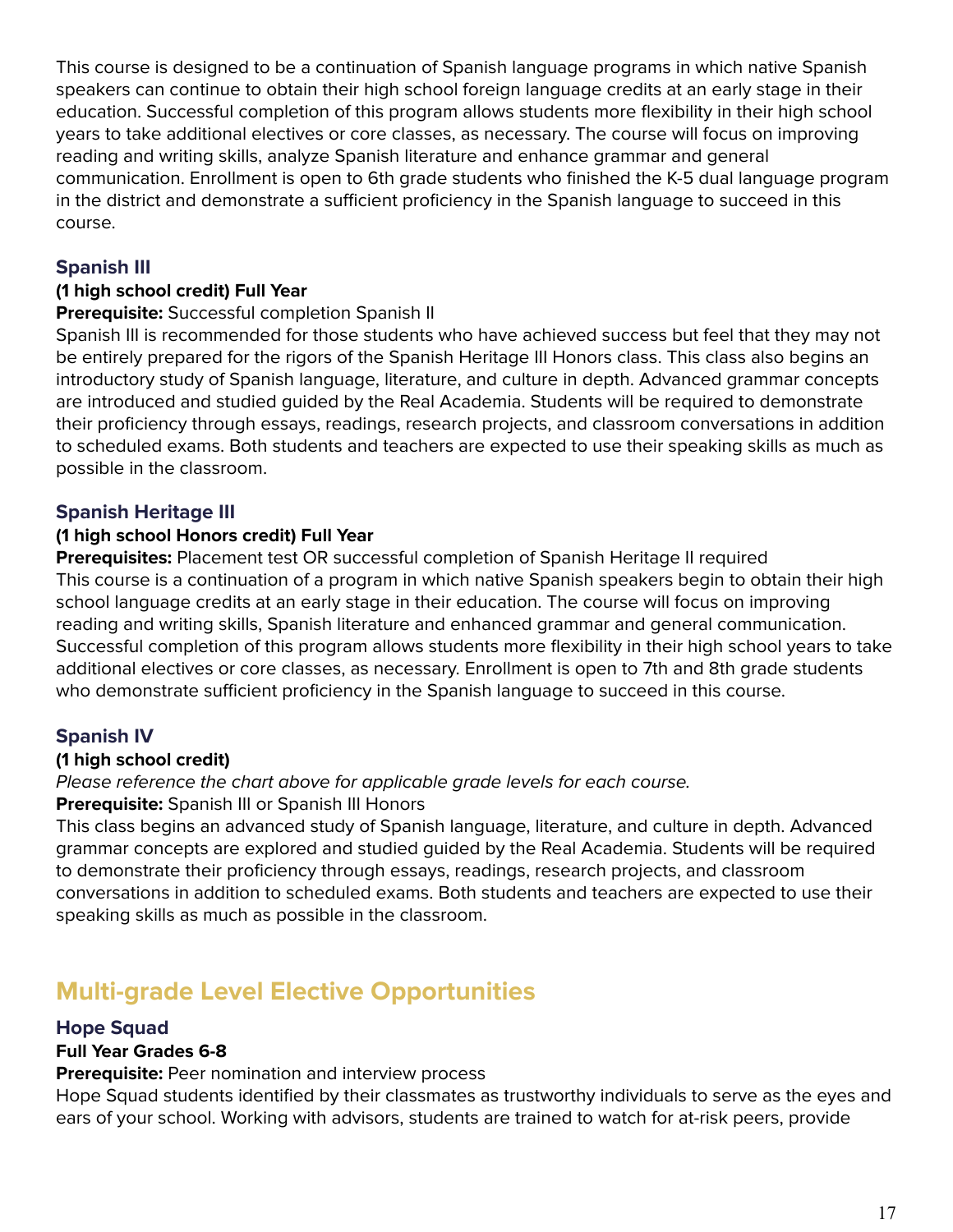friendship, identify warning signs, and seek help from adults to support struggling peers.(May not be offered at all campuses).

# <span id="page-18-0"></span>**Beginning Art**

#### **Full Year**

In Beginning Art, the students will refine their skills through the Elements of Art and Principles of Design. Artists will have hours of studio time to create their own artwork inspired by what they see, know, feel and imagine. Lessons will include the study of famous artists and art history as well as Art from different world cultures. They will also explore a variety of art media. Beginning Art will offer discussion, observation, and production helping the artists to develop critical thinking skills as well as creativity.

#### <span id="page-18-1"></span>**Intermediate Art**

#### **Full Year**

#### **Prerequisite:** Beginning Art

A rigorous study of the Elements of Art and the Principles of Design is tempered by a physical exploration of a variety of mediums. Students try drawing, painting, printmaking, wire sculpture, clay sculpture, digital image manipulation, and animation. This challenging intermediate art course is immensely fun for those willing to do the work. Supply Fee: \$15

#### <span id="page-18-2"></span>**Advanced Art**

#### **(not high school credit) Full Year**

#### **Prerequisites:** Intermediate Art

A rigorous study of the Elements of Art and the Principles of Design is tempered by a physical exploration of a variety of mediums. Students try drawing, painting, printmaking, wire sculpture, clay sculpture, digital image manipulation, and animation. Nominal supply fees may apply.

#### <span id="page-18-3"></span>**Beginning Theatre Arts**

#### **Full Year**

Beginning Theatre Arts introduces students to a range of performance and technical aspects of theatre. Students will participate in individual and group exercises as well as improvised and memorized performances. Students will develop basic theatrical knowledge as well as practice reading and scripting plays. Theatre Arts students will develop an enjoyment of creative expression.

#### <span id="page-18-4"></span>**Intermediate Theatre Arts**

#### **Full Year**

#### Prerequisite: Beginning Theatre Arts

Middle School Theatre Arts 2 builds upon the skills learned in Middle School Theatre Arts 1. Students will continue to strengthen their acting skills in a variety of theatrical experiences, including reading and writing plays, as well as memorized and improvisational performance.

#### <span id="page-18-5"></span>**Advanced Theatre Arts**

#### **Full Year**

#### **Prerequisite:** Beginning and Intermediate Theatre Arts

Theatre Arts 3 further deepens the skills learned in Theater Arts 2 by adding opportunities for students to model and lead through playwriting, and direction.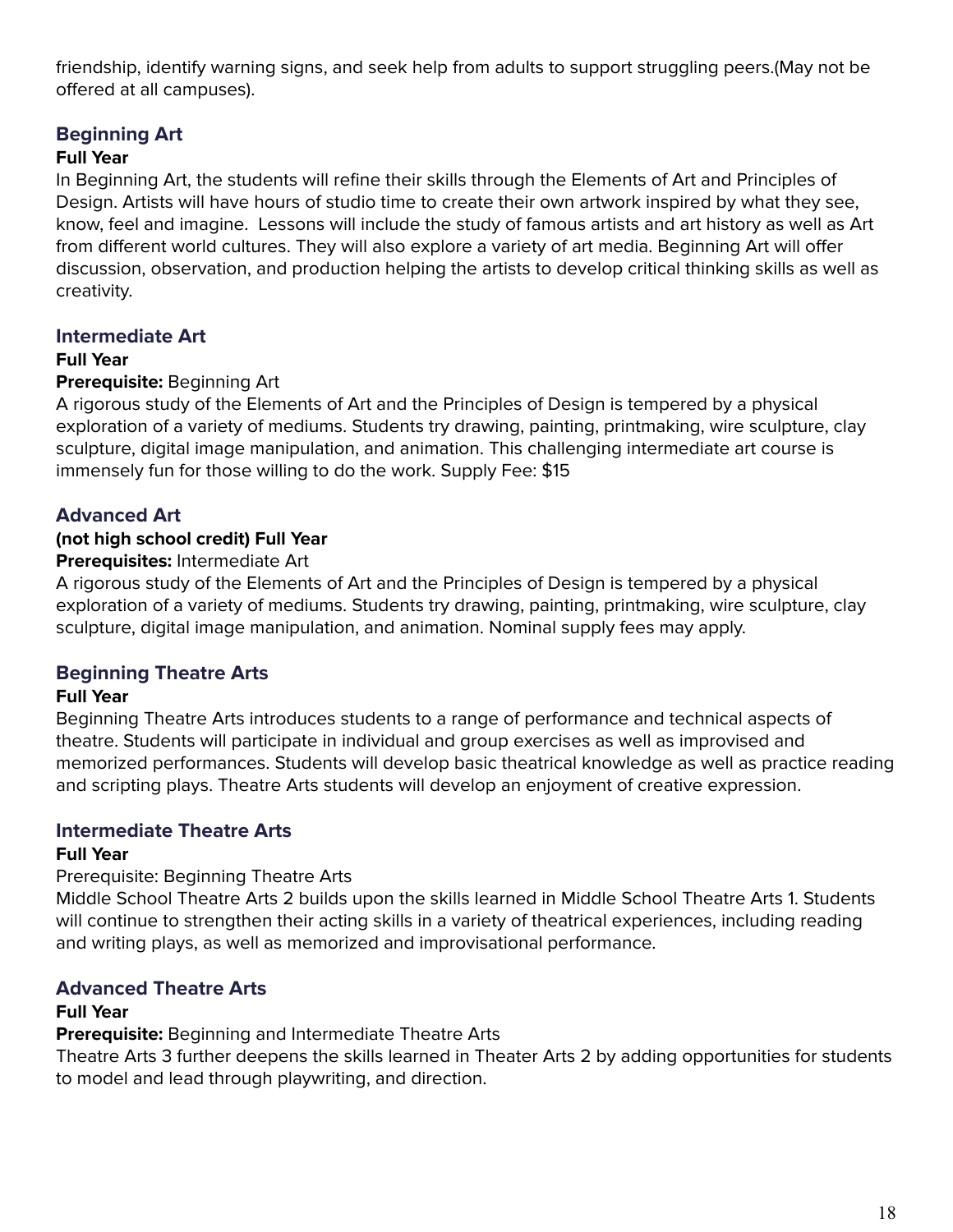### <span id="page-19-0"></span>**Beginning Middle School Technology Applications**

#### **Semester**

Students will learn basic productivity and media tools as a means of digital communication, following ethical acquisition of information, copyright principles, fair use guidelines, creative commons, and digital citizenship in general.

#### <span id="page-19-1"></span>**Intermediate Middle School Technology Applications Semester**

**Prerequisite:** Middle School Technology Applications 6 (beginning)

Students will develop deeper a richer understanding of web design, using Hypertext Markup Language (HTML), Cascading Style Sheets (CSS), jQuery, Twitter Bootstrap, Responsive Design, and other tools to create original work that can be displayed on various digital devices.

### <span id="page-19-2"></span>**Advanced Middle School Technology Applications 8**

#### **Semester**

**Prerequisite:** Middle School Technology Applications 6 (beginning) and 7 (intermediate) Students will develop a deeper and richer understanding of Front End Web Development, using Hypertext Markup Language (HTML), Cascading Style Sheets (CSS), jQuery and JavaScript, Twitter Bootstrap, Responsive Design, and other tools to create original work that can be displayed in various digital devices, as ways for communication following rules of digital citizenship, technology concepts, and effective research practices.

# <span id="page-19-3"></span>**6th Grade Electives**

# <span id="page-19-4"></span>**Physical Education**

#### **Semester or Full Year**

Physical Education provides students with opportunities to develop skills and sportsmanship through a variety of fitness activities. Students are required to dress out and participate every day. Physical Education requires appropriate clothing to consist of athletic shorts, shirt, and athletic shoes. Uniforms may be purchased for a fee from the P.E. department.

# <span id="page-19-5"></span>**Pre-Athletics**

#### **Full Year**

The pre-athletics program will provide students with a preview of upcoming UIL sports, and it will prepare them for the expectations associated with all facets of LEISD athletics that they will encounter upon their acceptance to the 7th grade athletic program. Every aspect of our athletic program will be introduced in a beginner's fashion and in a non-competitive setting. The pre-athletic class will also focus on developing the whole child as we will also teach values that include: sportsmanship, responsibility, leadership, participation within rules, performing under pressure, physical well-being and teamwork. The pre-athletics program is an integral part of the total school educational program. Uniform is required and can be purchased through the pre-athletics department.

# <span id="page-19-6"></span>**Beginning Band**

#### **Full Year**

Middle Schools offer instruction in instrument classes. Students are required to participate in two evening performances, one in the first semester and the other in the spring. A registration/activity fee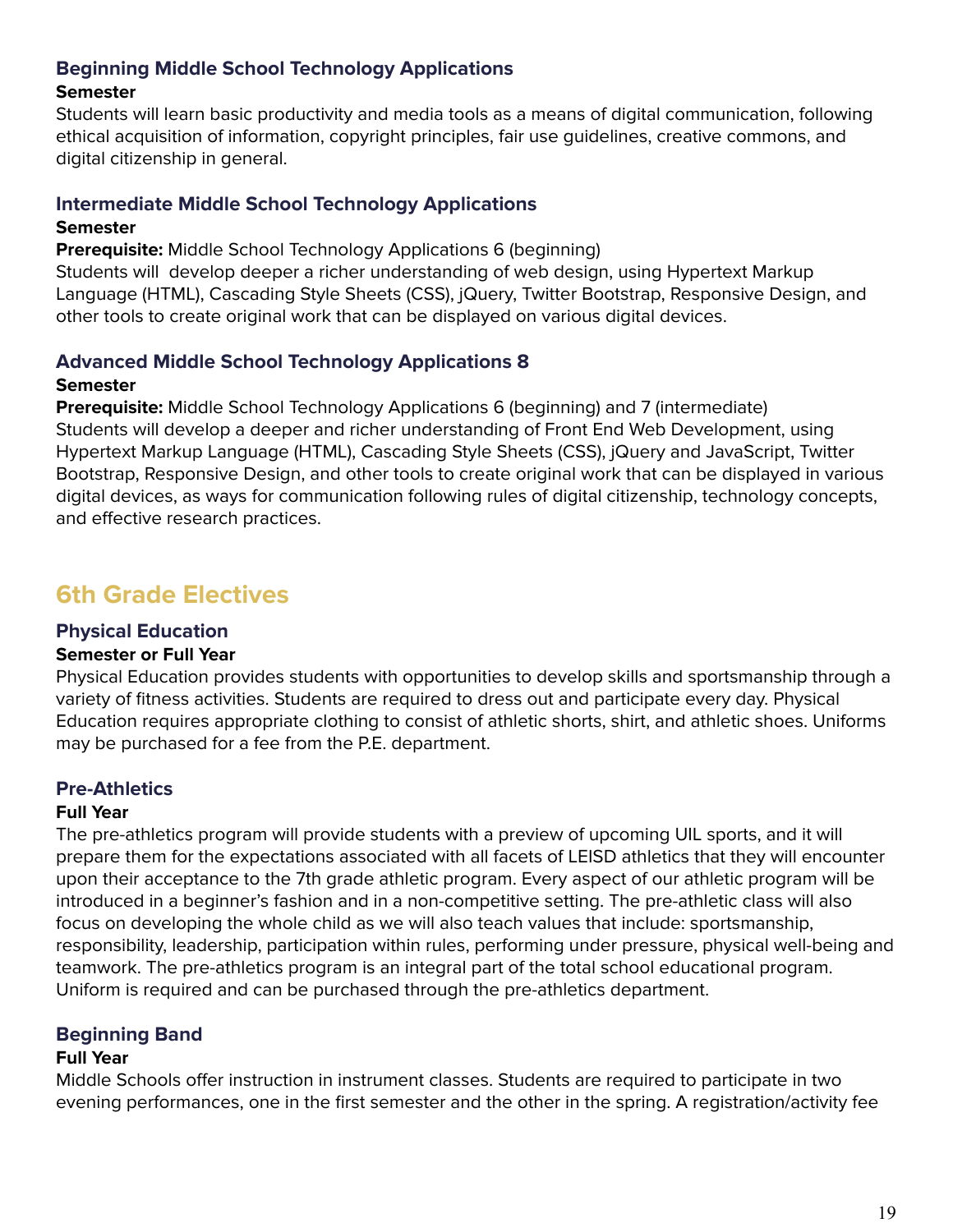per year is required for all students. These fees pay for the book, band shirt, binder, extra music, and the spring contest trip. Students using school issued instruments pay an additional instrument usage fee.

### <span id="page-20-0"></span>**Beginning Choir**

#### **Full Year**

Students will learn to develop vocal range, intonation and resonance. Students will learn to read music. Throughout the school year, students will perform at concerts and sing at vocal contests including UIL. Performance at concerts and scheduled events will be expected.

### <span id="page-20-1"></span>**Introduction to Engineering**

#### **Semester**

This one-semester local credit course is designed to give 6th grade students the opportunity to explore engineering concepts and the design process through a variety of exciting design challenges. This course is an excellent way to prepare for the high school credit Gateway classes offered in 7th and 8th grades. Students will learn how professional engineers document their work by keeping a detailed engineering notebook.

# <span id="page-20-2"></span>**7 th Grade Electives**

#### <span id="page-20-3"></span>**Physical Education**

#### **Semester or Full Year**

Physical Education provides students with opportunities to develop skills and sportsmanship through a variety of fitness activities. Students are required to dress out and participate every day. Physical Education requires appropriate clothing to consist of athletic shorts, shirt, and athletic shoes. Uniforms may be purchased for a fee from the P.E. department.

#### <span id="page-20-4"></span>**Athletics – Girls**

#### **Full Year**

#### **Prerequisite:** Pre-Athletics and/or tryout

Girls Athletics includes Volleyball, Football, Cross Country, Basketball, Track, Tennis, and Soccer. Athletes are encouraged to try out for all sports and participate in two sports to be placed in the athletic period. Physicals and online athletic forms are required prior to participation. Athletes are required to dress out and participate every day. Athletics requires a fee to purchase shorts, shirts and warmups worn during each practice. Practices outside of regular school hours are required. Students are required to maintain passing grades and above average behavior to participate in athletics. Enrollment is by tryout only and permission of the coaching staff.

#### <span id="page-20-5"></span>**Athletics – Boys**

#### **Full Year**

#### **Prerequisite:** Pre-Athletics and/or tryout

Boys Athletics includes Football, Cross Country, Basketball, Track, Tennis and Soccer. Athletes are encouraged to try out for all sports and participate in two sports to be placed in the athletic period. Physicals and online athletic forms are required prior to participation. Athletes are required to dress out and participate every day. Athletics requires a fee to purchase short, shirts and warmups worn during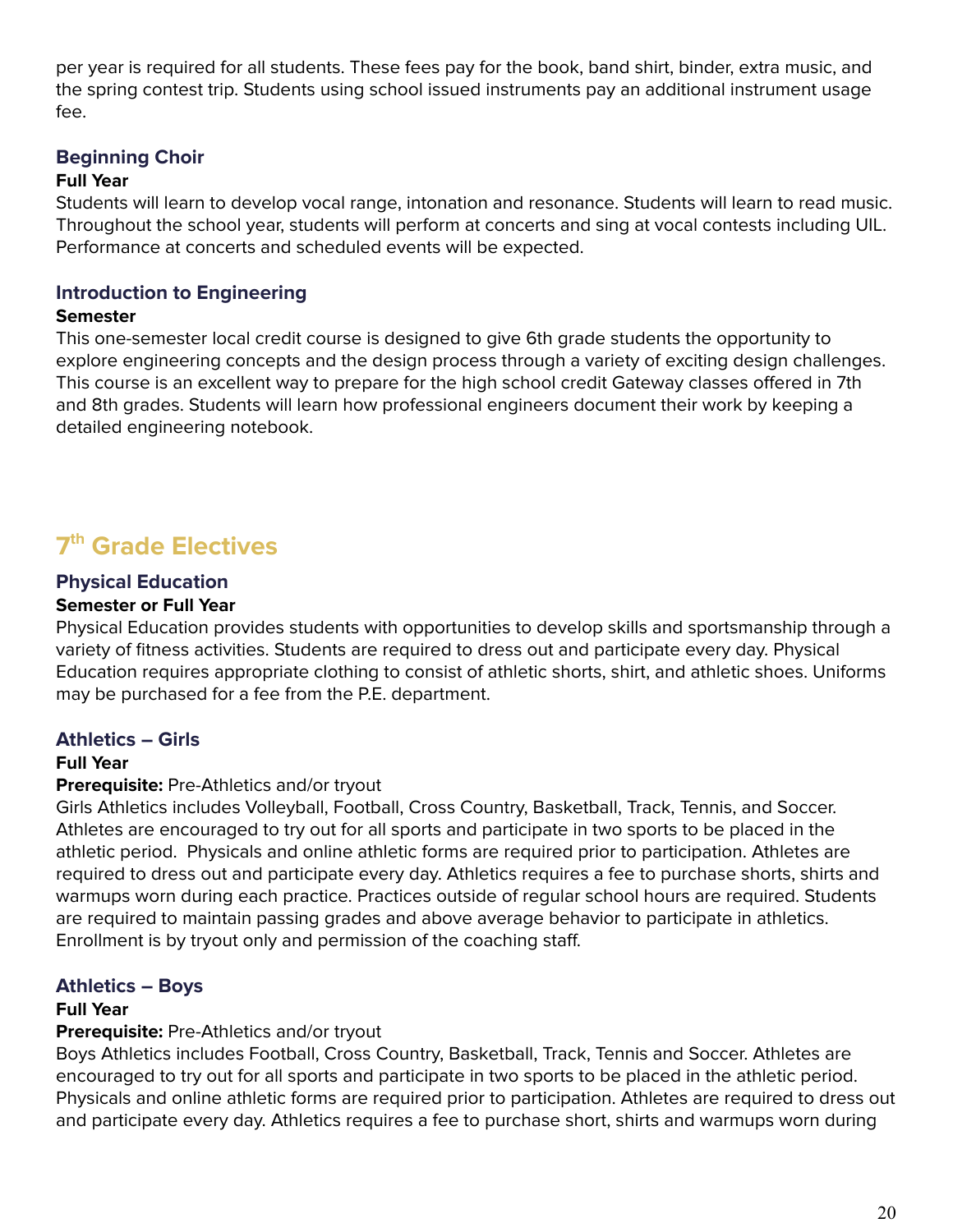each practice. Practices outside of regular school hours are required. Students are required to maintain passing grades and above average behavior to participate in athletics. Enrollment by tryout only and permission of the coaching staff.

# <span id="page-21-0"></span>**Band**

#### **Full Year**

Director Placement will Apply

Options for placement include: Concert, Symphonic, and Honor

Band classes may focus on fundamental and remedial playing skills, concert/contest, or accelerated instruction. Bands may perform public concerts and contests. There will be some morning and after school practices in preparation for performances. Students new to our district should be ready to show their highest level of musicianship achieved for band placement. A strict code of conduct will be enforced. Registration or equipment fees may apply.

# <span id="page-21-1"></span>**Choir**

#### **Full Year**

Placement based on audition will Apply

Options for placement include: Lobo (Tenor-Bass or Soprano Alto), or Bel Canto

Students will learn to develop vocal range, intonation and resonance. Students will learn to read music. Throughout the school year, students will perform at concerts and sing at vocal contests including UIL. Expectations for choir students significantly increase at the Junior High Level. Performance at concerts and scheduled events will be expected when a timely notice has been provided. Registration fees may apply.

# <span id="page-21-2"></span>**Intro to Technical Theatre**

#### **(7th or 8th grade) Semester**

#### **Prerequisite:** Beginning Theatre

This course introduces the learner to the backstage careers and activities in theatrical production. Students will work individually and in groups to design, create, and present a variety of technical elements. Students will develop basic theatrical knowledge, scene study technique, and effective critique. This course develops students' tool knowledge and freedom of creative expression.

# **Investigating Careers**

# **Semester**

#### **CTE Local Requirement**

The goal of this course is to create a foundation for success in high school, future studies, and careers such as Science, Technology, Engineering, and Mathematics; Business and Industry; Public Service; Arts and Humanities; and Multidisciplinary Studies. The students research labor market information, learn job-seeking skills, and create documents required for employment. In this course students will learn about their interests and begin to develop their 4-year plan for high school.

# <span id="page-21-3"></span>**Partners in Art**

#### **Full Year**

#### **Prerequisite:** Interview Required

This is a fine arts course in which students with special needs are partnered with other students. These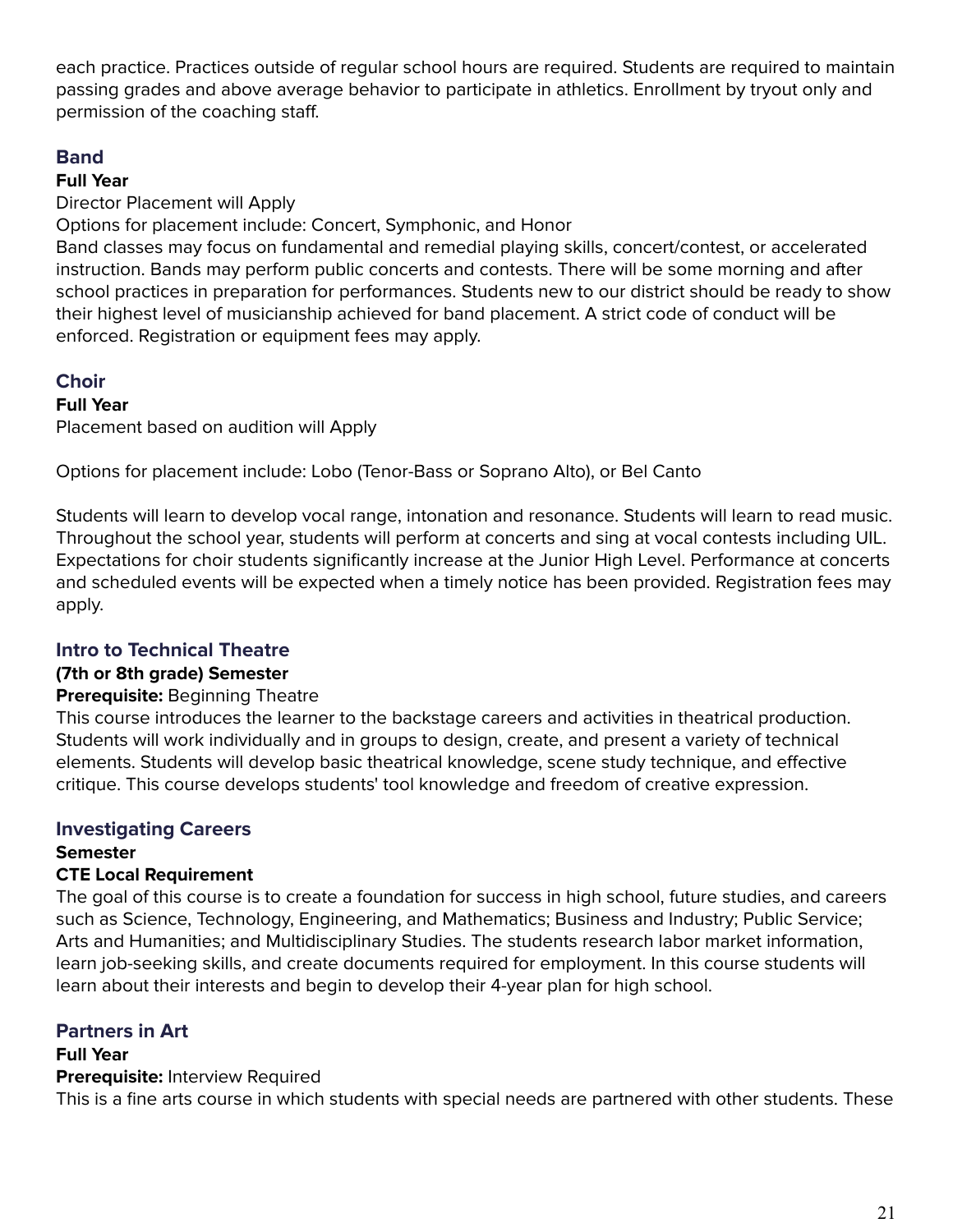partners will explore two-dimensional and three-dimensional media through arts and crafts projects. They will be actively involved with creating art in an inclusive environment. Students will gain insight into students with special needs while the special needs students learn a basic understanding of art. (May not be offered at all campuses.)

# <span id="page-22-0"></span>**Partners in PE**

### **Full Year**

### **Prerequisite:** Interview Required

The purpose of Partners in PE. is to provide our adaptive physical education students with peer tutors/coaches. This program provides opportunities for Partners in PE. to serve as mentors/role models for students with special needs, as well as to bond with students whom they might not otherwise have opportunities to become friends with. (May not be offered at all campuses.)

# <span id="page-22-1"></span>**Gateway to Technology I (Engineering) - Design and Modeling / Automation and Robotics**

.5 high school credit

Grades 7 and 8 (1 semester only)

Students will use the engineering design process while learning about concepts related to design and automation. Skills and activities include 3D computer modeling and printing, building and testing prototypes and studying automation through a series of builds and programming tasks. Students will keep a detailed engineering notebook while working and learning at a rigorous pace.

# <span id="page-22-2"></span>**Gateway to Technology III (Engineering) - Energy and Environment / Flight and Space**

.5 high school credit

Grades 7 and 8 (1 semester only)

Students will use the engineering design process while learning about concepts related to energy and flight. Students will learn about Newton's Laws of Motion, Bernoulli's Principle and the Law of Conservation of Energy through a series of building and design projects. Students will keep a detailed engineering notebook and work/learn at a rigorous pace.

# <span id="page-22-3"></span>**8 th Grade Electives**

# **Physical Education, PE**

# **(Required unless already fulfilled through PE, Athletics, Partners in PE.)**

Physical Education provides students with opportunities to develop skills and sportsmanship through a variety of fitness activities. Students are required to dress out and participate every day. P.E. requires appropriate clothing to consist of athletic shorts, shirt, and athletic shoes. Uniforms may be purchased for a fee from the P.E. department.

# <span id="page-22-4"></span>**Athletics – Girls**

# **Full Year**

#### **Prerequisite:** 7th-Athletics or tryout

Girls Athletics includes Volleyball, Football, Cross Country, Basketball, Track, Tennis, and Soccer. Athletes are encouraged to try out for all sports and participate in two sports to be placed in the athletic period. Physicals and online athletic forms are required prior to participation. Athletes are required to dress out and participate every day. Athletics requires a fee to purchase shorts, shirts and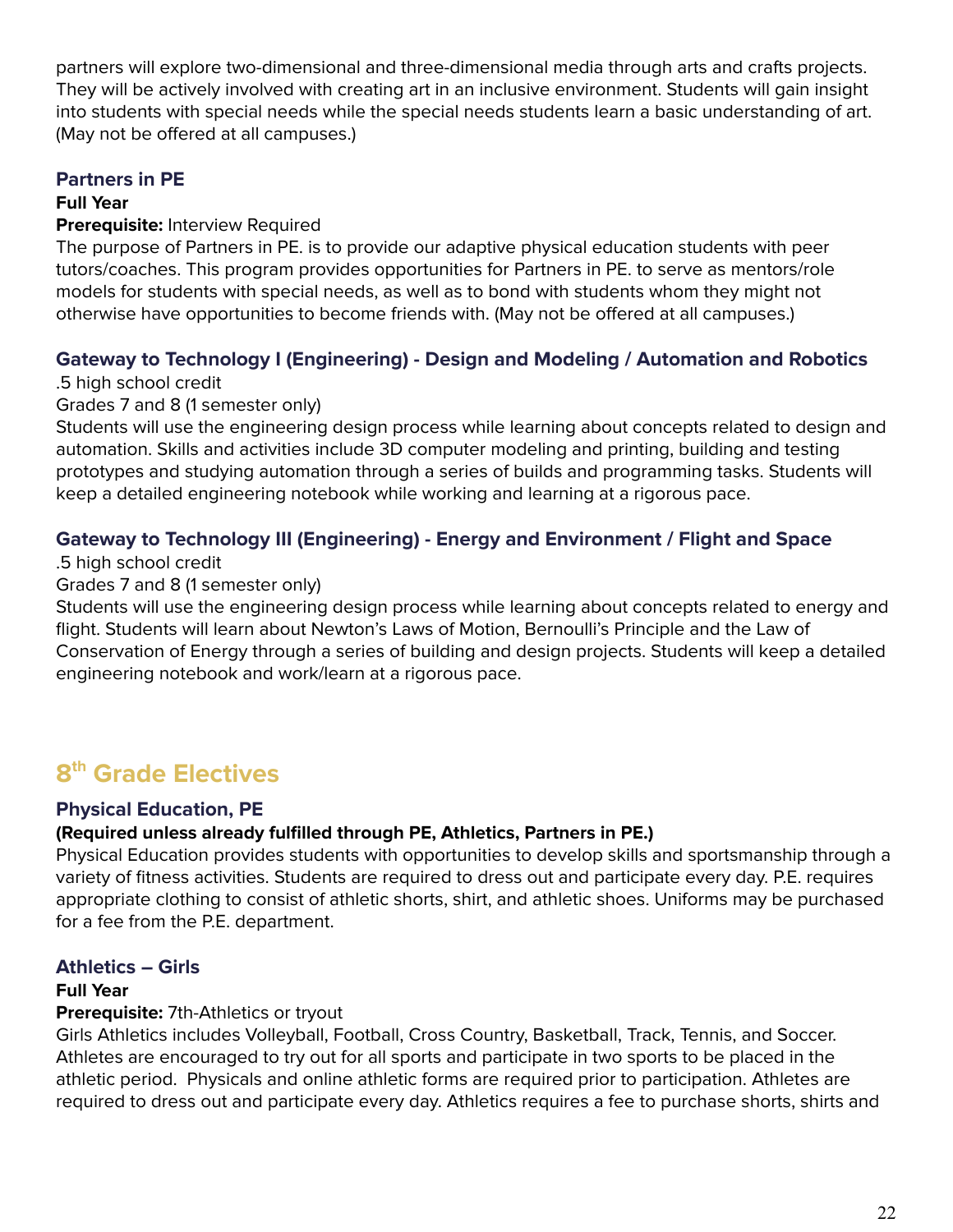warmups worn during each practice. Practices outside of regular school hours are required. Students are required to maintain passing grades and above average behavior to participate in athletics. Enrollment is by tryout only and permission of the coaching staff.

#### <span id="page-23-0"></span>**Athletics – Boys**

### **Full Year**

### **Prerequisite:** 7th Athletics or tryout

Boys Athletics includes Football, Cross Country, Basketball, Track, Tennis and Soccer. Athletes are encouraged to try out for all sports and participate in two sports to be placed in the athletic period. Physicals and online athletic forms are required prior to participation. Athletes are required to dress out and participate every day. Athletics requires a fee to purchase short, shirts and warmups worn during each practice. Practices outside of regular school hours are required. Students are required to maintain passing grades and above average behavior to participate in athletics. Enrollment by tryout only and permission of the coaching staff.

# <span id="page-23-1"></span>**Partners in P.E.**

#### **Full Year**

#### **Prerequisite:** Interview Required

The purpose of Partners in PE. is to provide our adaptive physical education students with peer tutors/coaches. This program provides opportunities for Partners in PE. to serve as mentors/role models for students with special needs, as well as to bond with students whom they might not otherwise have opportunities to become friends with.

# <span id="page-23-2"></span>**Partners in Art**

#### **Full Year**

#### **Prerequisite:** Interview Required

This is a fine arts course in which students with special needs are partnered with other students. These partners will explore two-dimensional and three-dimensional media through arts and crafts projects. They will be actively involved with creating art in an inclusive environment. Students will gain insight into students with special needs while the special needs students learn a basic understanding of art. (May not be offered at all campuses.)

#### <span id="page-23-3"></span>**Band**

#### **Full Year**

Director Placement will Apply

Options for placement include: Concert, Symphonic, and Honor

Band classes may focus on fundamental and remedial playing skills, concert/contest, or accelerated instruction. Bands may perform public concerts and contests. There will be some morning and after school practices in preparation for performances. Students new to our district should be ready to show their highest level of musicianship achieved for band placement. A strict code of conduct will be enforced. Registration or equipment fees may apply.

# <span id="page-23-4"></span>**Choir**

#### **Full Year**

Placement based on audition will Apply

Options for placement include: Lobo (Tenor-Bass or Soprano Alto), or Bel Canto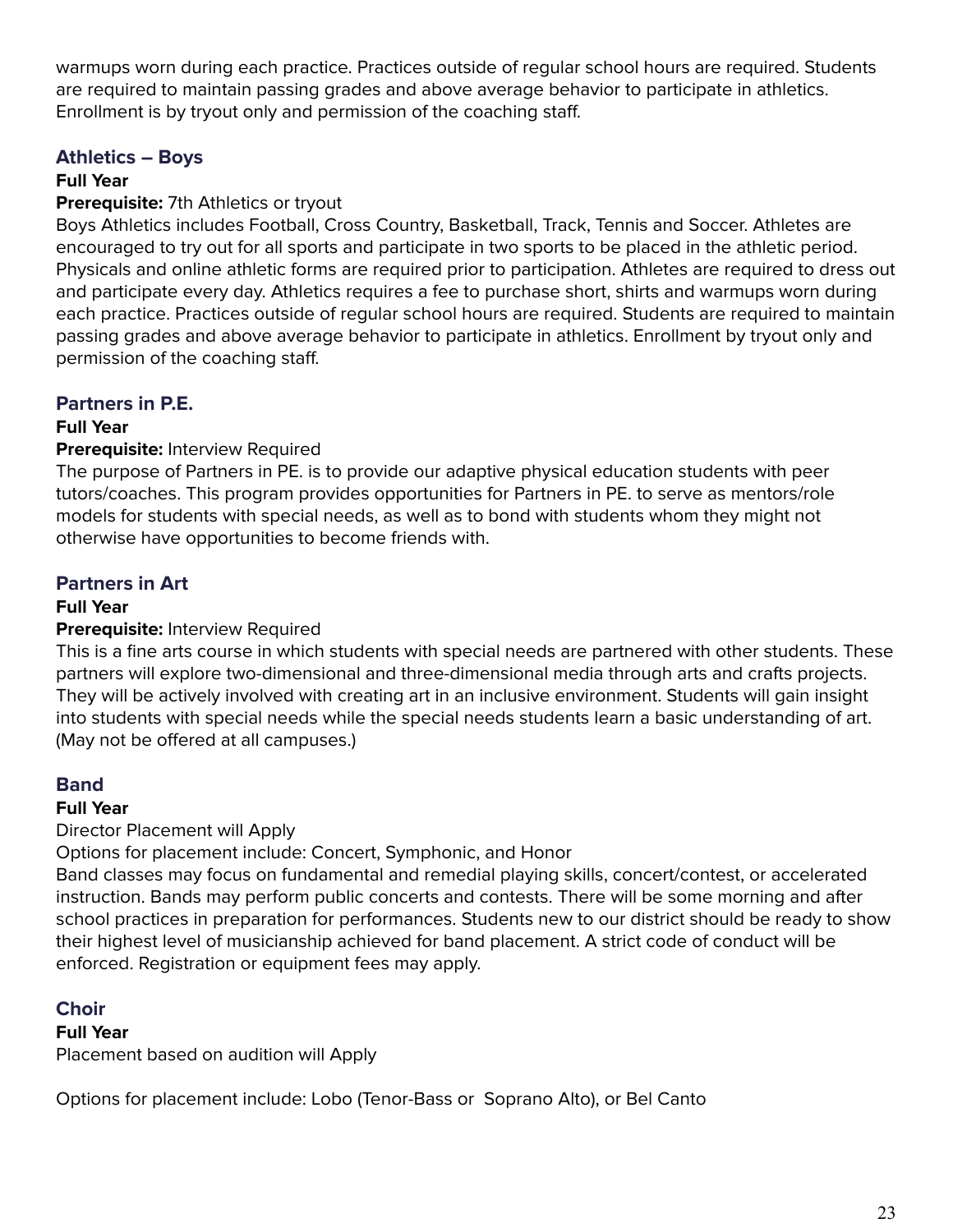Students will learn to develop vocal range, intonation and resonance. Students will learn to read music. Throughout the school year, students will perform at concerts and sing at vocal contests including UIL. Expectations for choir students significantly increase at the Junior High Level. Performance at concerts and scheduled events will be expected when a timely notice has been provided. Registration fees may apply.

#### <span id="page-24-0"></span>**Investigating Careers**

#### **Semester**

#### **CTE Local Requirement**

The goal of this course is to create a foundation for success in high school, future studies, and careers such as Science, Technology, Engineering, and Mathematics; Business and Industry; Public Service; Arts and Humanities; and Multidisciplinary Studies. The students research labor market information, learn job-seeking skills, and create documents required for employment. In this course students will learn about their interests and begin to develop their 4-year plan for high school.

### <span id="page-24-1"></span>**Sculpture**

#### **Semester**

#### **Prerequisite:** 1 Beginning or Intermediate Art

This course will explore 3-dimensional art. Students will create projects using a variety of media, including clay, paper-maché, and mixed media and will learn the difference between "relief" and "sculpture in the round." Projects will include the study of sculpture through time. Fees may apply.

### <span id="page-24-2"></span>**Student Aide**

#### **Semester**

**Prerequisite:** Screening Process Counselor Approval Only Students will assist with campus needs as assigned.

# <span id="page-24-3"></span>**Gateway to Technology (Engineering) I - Design and Modeling / Automation and Robotics**

.5 high school credit Grades 7 or 8 (1 semester only)

Students will use the engineering design process while learning about concepts related to design and automation. Skills and activities include 3D computer modeling and printing, building and testing prototypes and studying automation through a series of builds and programming tasks. Students will keep a detailed engineering notebook while working and learning at a rigorous pace.

# <span id="page-24-4"></span>**Gateway to Technology III (Engineering) - Energy and Environment / Flight and Space**

.5 high school credit Grades 7 and 8 (1 semester only)

Students will use the engineering design process while learning about concepts related to energy and flight. Students will learn about Newton's Laws of Motion, Bernoulli's Principle and the Law of Conservation of Energy through a series of building and design projects. Students will keep a detailed engineering notebook and work/learn at a rigorous pace.

#### <span id="page-24-5"></span>**Gateway to Technology (Engineering) IV - Medical Detectives / Green Architecture**